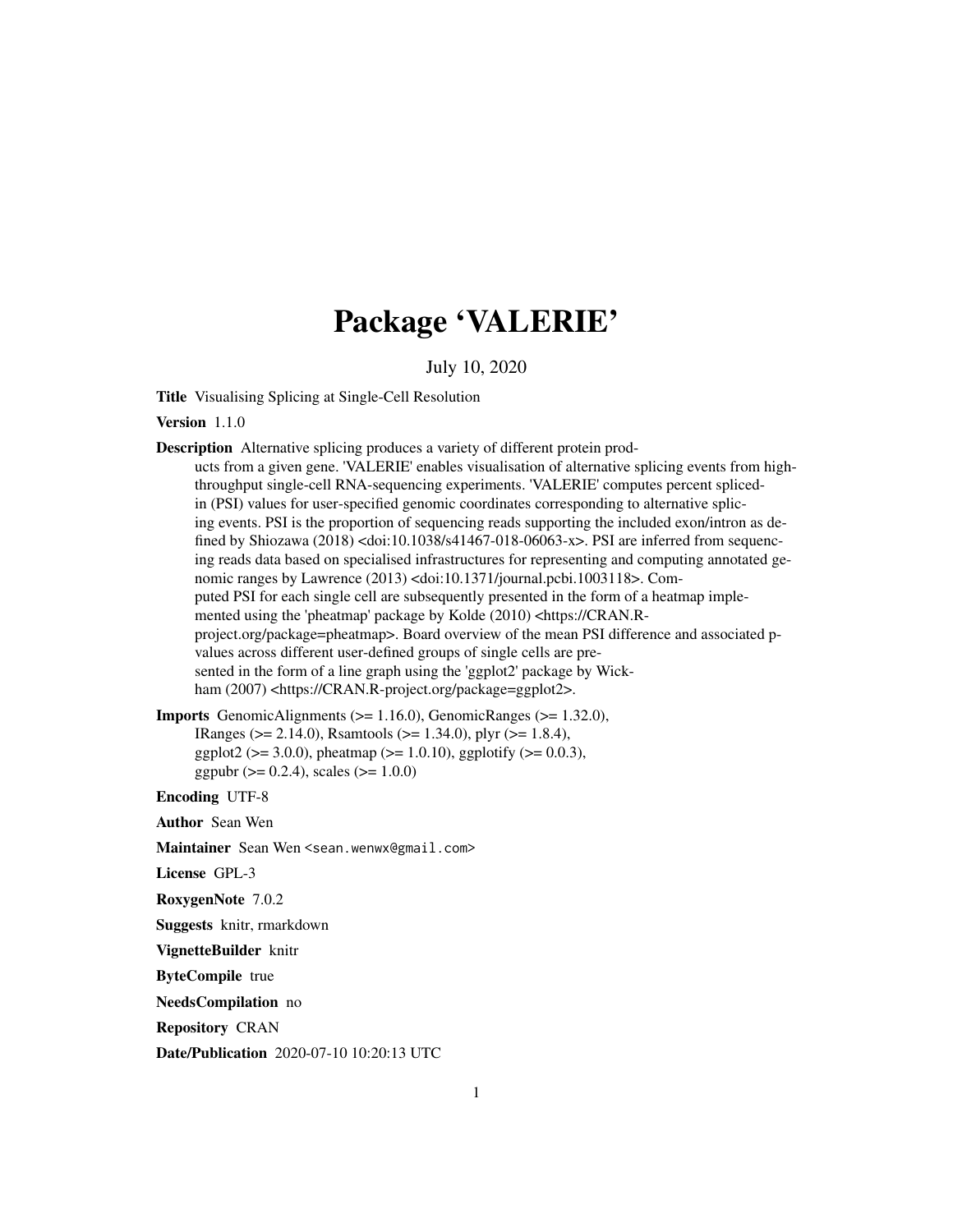## <span id="page-1-0"></span>R topics documented:

ComputePSI *Percent spliced-in (PSI) computation*

### Description

ComputePSI computes percent spliced-in (PSI) at each genomic coordinate for exon-level alternative splicing events, namely skipped exon (SE), mutually exclusive exons (MXE), retained intron (RI), alternative 5' splice site (A5SS), and alternative 3' splice site (A3SS)

#### Usage

ComputePSI(SampleInfo, ExonInfo, BAM, MinCoverage)

| SampleInfo  | Tab-delimited file describing the naming and grouping of the single cells. First<br>column should contain the names of the binary alignment map (BAM) files.<br>Second column indicates the grouping for each single cell, namely Group1 and<br>Group2. Third column indicates the group names. Example file provided in<br>extdata directory of the package.                                                                                                         |
|-------------|-----------------------------------------------------------------------------------------------------------------------------------------------------------------------------------------------------------------------------------------------------------------------------------------------------------------------------------------------------------------------------------------------------------------------------------------------------------------------|
| ExonInfo    | Tab-delimited file describing the alternative splicing events. First columns con-<br>tains the alternative splicing nomenclature as per BRIE (Huang et al, Genome<br>Biology, 2018) or MISO (Katz et al, Nature Methods, 2010). Second column<br>indicates the type of alternative splicing event, namely SE, MXE, RI, A5SS, and<br>A3SS. Third column contains the gene name or any personal notation. Example<br>file provided in extdata directory of the package. |
| <b>BAM</b>  | Folder containing the BAM files sorted by genomic coordinates.                                                                                                                                                                                                                                                                                                                                                                                                        |
| MinCoverage | numeric. Coverage (Total reads) threshold below which the PSI value of the<br>genomic coordinate is annotate as missing value, <i>i.e.</i> no coverage.                                                                                                                                                                                                                                                                                                               |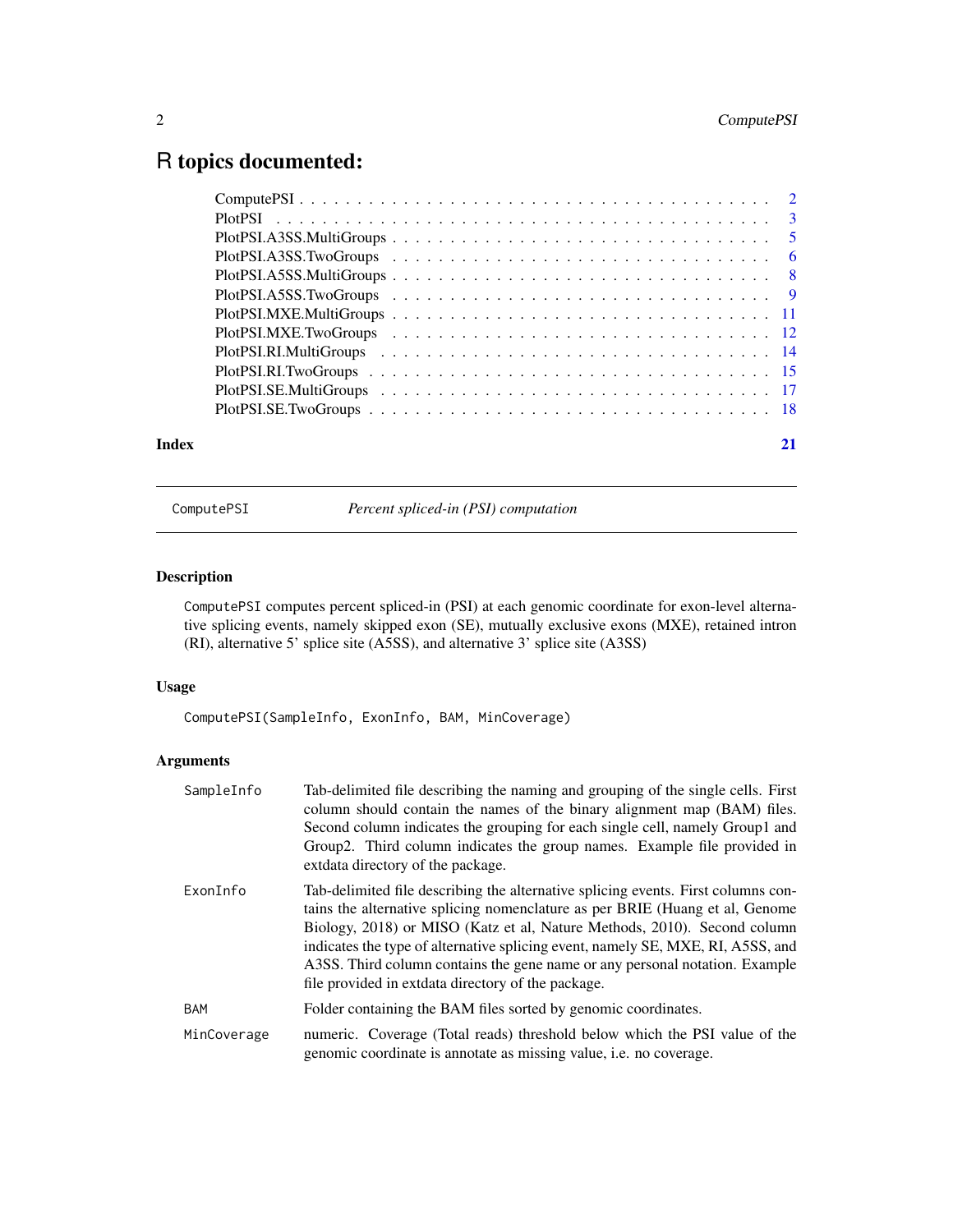#### <span id="page-2-0"></span>PlotPSI 3

#### Details

This function computes the percent spliced-in (PSI) at each genomic coordinate encompassing the alternative exon and its flanking constitutive exons. Formula for computing PSI is number of reads with non-N CIGAR operation divided by the total number of reads. Total number of reads is the sum of reads with non-N CIGAR operation and reads with N-CIGAR operation

#### Value

A data frame of class rehab where rows are the genomic coordinates and columns are the sample names.

#### Author(s)

Sean Wen <sean.wenwx@gmail.com>

#### Examples

```
PSI <- ComputePSI(SampleInfo=system.file("extdata/Sample_Info",
  "Sample_Info_small.txt", package="VALERIE"),
 ExonInfo=system.file("extdata/Exon_Info", "Exon_Info.txt", package="VALERIE"),
 BAM=system.file("extdata/BAM", "", package="VALERIE"),
 MinCoverage=10)
PSI[1:5,1:4]
```
PlotPSI *Percent spliced-in (PSI) visualization for alternative splicing events*

#### **Description**

PlotPSI visualizes percent spliced-in (PSI) for each genomic coordinate for alternative splicing events across two groups of single cells.

#### Usage

```
PlotPSI(object, SampleInfo, ExonInfo, statistical.test = c("wilcox",
  "t.test", "KW", "ANOVA"), multiple.testing = c("holm", "hochberg",
  "hommel", "bonferroni", "BH", "BY", "fdr", "none"), Plots, plot.width,
 plot.height, EventType = c("SE", "MXE", "RI", "A5SS", "A3SS"), Groups)
```
#### Arguments

object Object of class rehab generated using ComputePSI.

SampleInfo Tab-delimited file describing the naming and grouping of the single cells. First column should contain the names of the binary alignment map (BAM) files. Second column indicates the grouping for each single cell, namely Group1, Group2, etc. Third column indicates the group names. Example file provided in extdata directory of the package.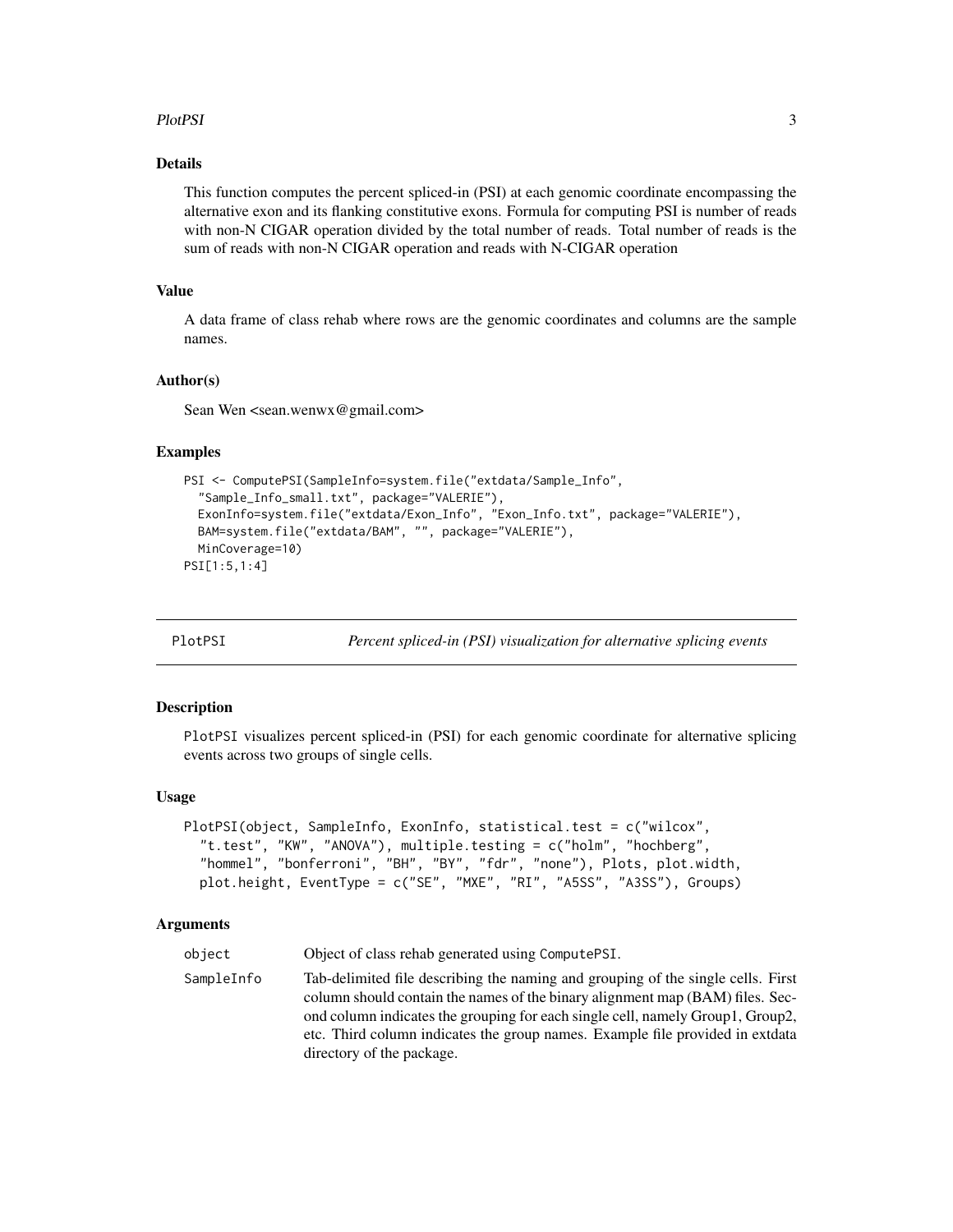| ExonInfo         | Tab-delimited file describing the alternative splicing events. First column con-                                                                         |
|------------------|----------------------------------------------------------------------------------------------------------------------------------------------------------|
|                  | tains the alternative splicing nomenclature as per BRIE (Huang et al, Genome<br>Biology, 2019) or MISO (Katz et al, Nature Methods, 2010). Second column |
|                  | indicates the type of alternative splicing event, namely SE, MXE, RI, A5SS, and                                                                          |
|                  | A3SS. Third column contains the gene name or any personal notation. Example                                                                              |
|                  | file provided in extdata directory of the package.                                                                                                       |
| statistical.test |                                                                                                                                                          |
|                  | Method for comparising PSI values at each genomic coordinates between groups                                                                             |
|                  | of single cells. Parametric methods include student t-test and analysis of vari-                                                                         |
|                  | ance. Non-parametric methods include wilcoxon rank sum test and Kruskal-                                                                                 |
|                  | Wallis test.                                                                                                                                             |
| multiple.testing |                                                                                                                                                          |
|                  | Method for adjusting p-values for multiple comparisons.                                                                                                  |
| Plots            | Folder to output PSI plots.                                                                                                                              |
| plot.width       | Width of outplot plots.                                                                                                                                  |
| plot.height      | Height of outplot plots.                                                                                                                                 |
| EventType        | Indicates the type of alternative splicing event to plot.                                                                                                |
| Groups           | Indicate the number of groups of single cells.                                                                                                           |
|                  |                                                                                                                                                          |

This function visualizes the percent spliced-in (PSI) at each genomic coordinate encompassing the alternative exon and its flanking constitutive exons for each single cell in the form of a heatmap. The PSI mean for the respective groups are also display in the form of a line graph to summarize the PSI distributions of the respective groups. Pair-wise comparison of PSI at each genomic coordinate is performed using either the parametric (student t-test/ANOVA) or non-parameteric (Wilcoxon ranksum/Kruskal-Wallis) test. The p-values can be adjusted for multiple testing using the p.adjust function.

#### Value

For each alternative splicing event, a single plot consisting of three subplots arranged from top to bottom is returned. Bottom subplot is a line graph of PSI means at each genomic coordinate for the two groups of single cells. Middle subplot is a line graph of p-values corresponding to the comparison of PSI values at each genomic coordinate between the groups of single cells. Top subplot is a heatmap of PSI values at each genomic coordinate across all single cells. Location of plots as per specified in the Plots argument.

#### Author(s)

Sean Wen <sean.wenwx@gmail.com>

#### Examples

```
PSI <- readRDS(system.file("extdata/PSI", "PSI_RED_Two_Groups_small.rds", package="VALERIE"))
PlotPSI(PSI, SampleInfo=system.file("extdata/Sample_Info",
  "Sample_Info_RED_Two_Groups.txt", package="VALERIE"),
 ExonInfo=system.file("extdata/Exon_Info", "Exon_Info_RED_small.txt", package="VALERIE"),
```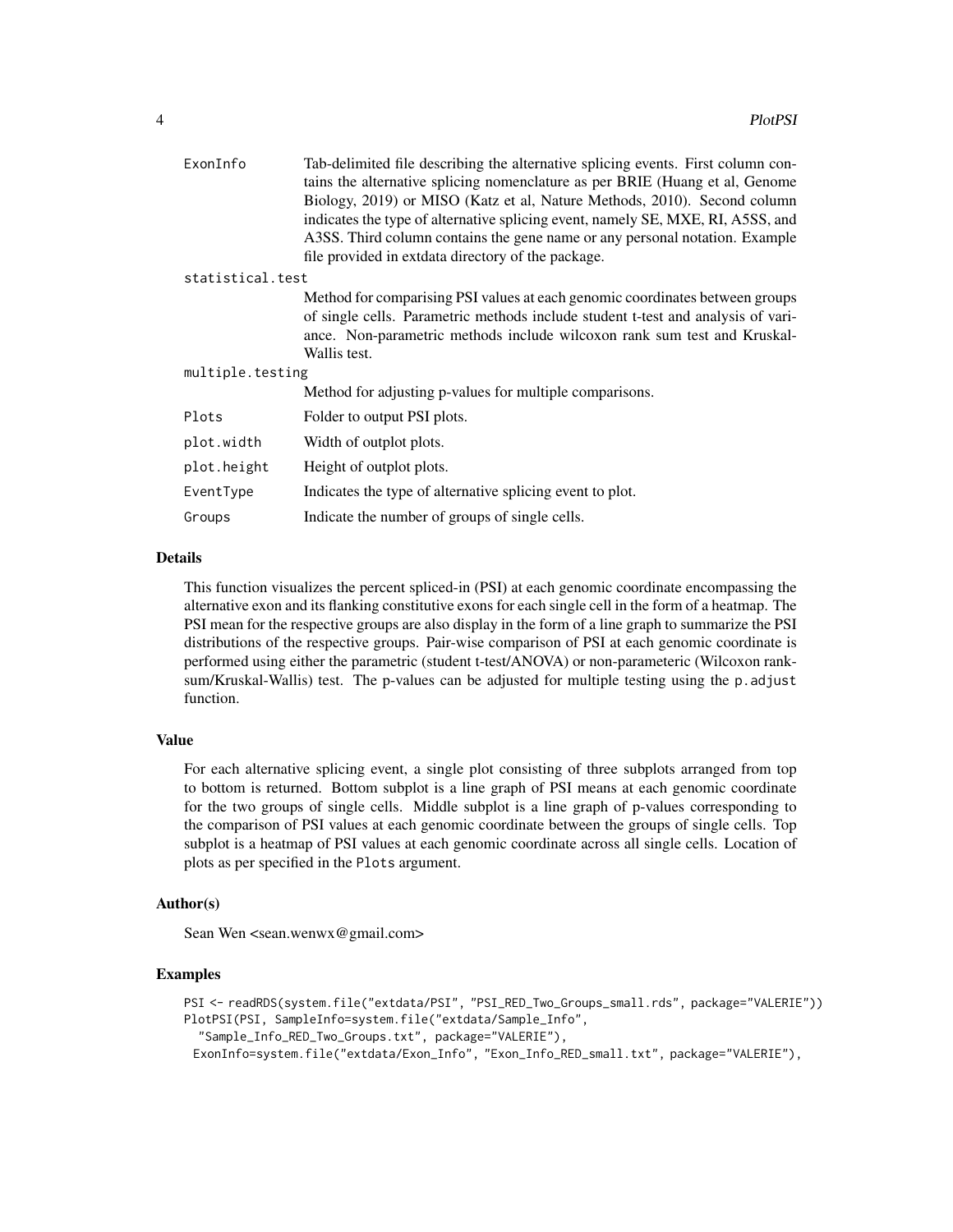```
statistical.test="wilcox", multiple.testing="fdr",
Plots=tempdir(),
plot.width=5, plot.height=8, EventType="SE", Groups=2)
```
### PlotPSI.A3SS.MultiGroups

*Percent spliced in (PSI) visualization for alternative 3' splice sites (A3SS)*

#### Description

PlotPSI.A3SS visualizes percent spliced-in (PSI) for each genomic coordinate for alternative 3' split site (A3SS) event across groups of single cells.

#### Usage

```
PlotPSI.A3SS.MultiGroups(object, SampleInfo, ExonInfo,
  statistical.test = c("KW", "ANOVA"), multiple.testing = c("holm",
  "hochberg", "hommel", "bonferroni", "BH", "BY", "fdr", "none"), Plots,
 plot.width, plot.height)
```

| object           | Object of class rehab generated using ComputePSI.                                                                                                                                                                                                                                                                                                                                                                                                                |
|------------------|------------------------------------------------------------------------------------------------------------------------------------------------------------------------------------------------------------------------------------------------------------------------------------------------------------------------------------------------------------------------------------------------------------------------------------------------------------------|
| SampleInfo       | Tab-delimited file describing the naming and grouping of the single cells. First<br>column should contain the names of the binary alignment map (BAM) files.<br>Second column indicates the grouping for each single cell, namely Group1 and<br>Group2. Third column indicates the group names. Example file provided in<br>extdata directory of the package.                                                                                                    |
| ExonInfo         | Tab-delimited file describing the alternative splicing events. First column con-<br>tains the alternative splicing nomenclature as per BRIE (Huang et al, Genome<br>Biology, 2019) or MISO (Katz et al, Nature Methods, 2010). Second column<br>indicates the type of alternative splicing event, namely SE, MXE, RI, A5SS,<br>A3SS. Third column contains the gene name or any personal notation. Example<br>file provided in extdata directory of the package. |
| statistical.test |                                                                                                                                                                                                                                                                                                                                                                                                                                                                  |
|                  | Method for comparising PSI values at each genomic coordinates between groups<br>of single cells.                                                                                                                                                                                                                                                                                                                                                                 |
| multiple.testing |                                                                                                                                                                                                                                                                                                                                                                                                                                                                  |
|                  | Method for adjusting p-values for multiple comparisons.                                                                                                                                                                                                                                                                                                                                                                                                          |
| Plots            | Folder to output PSI plots.                                                                                                                                                                                                                                                                                                                                                                                                                                      |
| plot.width       | Width of outplot plots.                                                                                                                                                                                                                                                                                                                                                                                                                                          |
| plot.height      | Height of outplot plots.                                                                                                                                                                                                                                                                                                                                                                                                                                         |
|                  |                                                                                                                                                                                                                                                                                                                                                                                                                                                                  |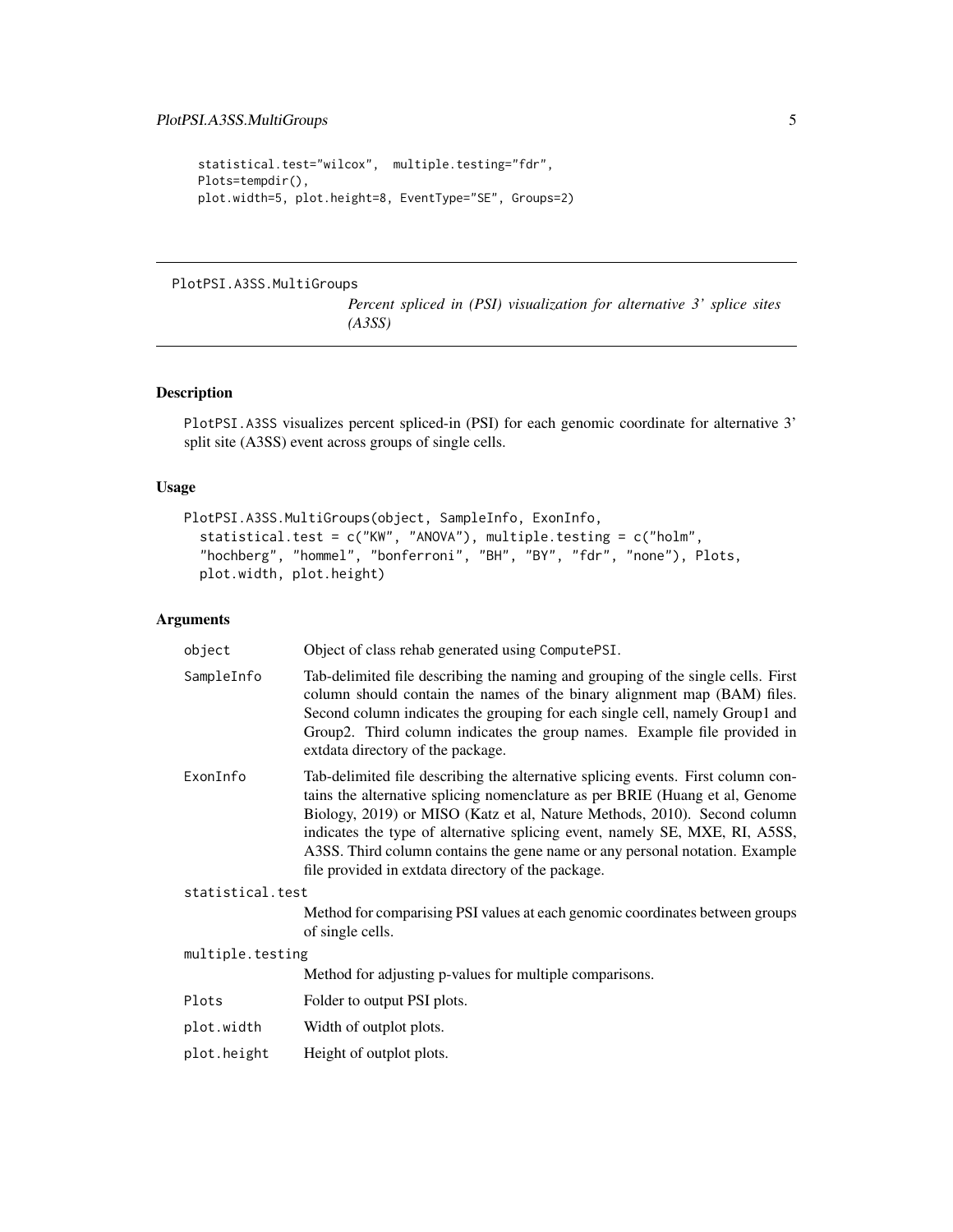This function visualizes the percent spliced-in (PSI) at each genomic coordinate encompassing the alternative exon and its flanking constitutive exons for each single cell in the form of a heatmap. The PSI mean for the respective groups are also display in the form of a line graph to summarize the PSI distributions of the respective groups. Pair-wise comparison of PSI at each genomic coordinate is performed using either the parametric ANOVA or non-parameteric Kruskal-Wallis test. The pvalues can be adjusted for multiple testing using the p.adjust function.

#### Value

For each alternative splicing event, a single plot consisting of three subplots arranged from top to bottom is returned. Bottom subplot is a line graph of PSI means at each genomic coordinate for groups of single cells. Middle subplot is a line graph of p-values corresponding to the comparison of PSI values at each genomic coordinate between groups of single cells. Top subplot is a heatmap of PSI values at each genomic coordinate across all single cells. Location of plots as per specified in the Plots argument.

#### Author(s)

Sean Wen <sean.wenwx@gmail.com>

#### Examples

```
PSI <- readRDS(system.file("extdata/PSI", "PSI_RED_Multi_Groups_small.rds", package="VALERIE"))
PlotPSI.A3SS.MultiGroups(PSI, SampleInfo=system.file("extdata/Sample_Info",
  "Sample_Info_RED_Multi_Groups.txt", package="VALERIE"),
 ExonInfo=system.file("extdata/Exon_Info", "Exon_Info_RED_small.txt", package="VALERIE"),
 statistical.test="KW", multiple.testing="bonferroni",
 Plots=tempdir(), plot.width=5, plot.height=8)
```
PlotPSI.A3SS.TwoGroups

*Percent spliced in (PSI) visualization for alternative 3' splice sites (A3SS)*

#### **Description**

PlotPSI.A3SS visualizes percent spliced-in (PSI) for each genomic coordinate for alternative 3' split site (A3SS) event across two groups of single cells.

```
PlotPSI.A3SS.TwoGroups(object, SampleInfo, ExonInfo,
  statistical.test = c("wilcox", "t.test"),
  multiple.testing = c("holm", "hochberg", "hommel", "bonferroni", "BH",
  "BY", "fdr", "none"), Plots, plot.width, plot.height)
```
<span id="page-5-0"></span>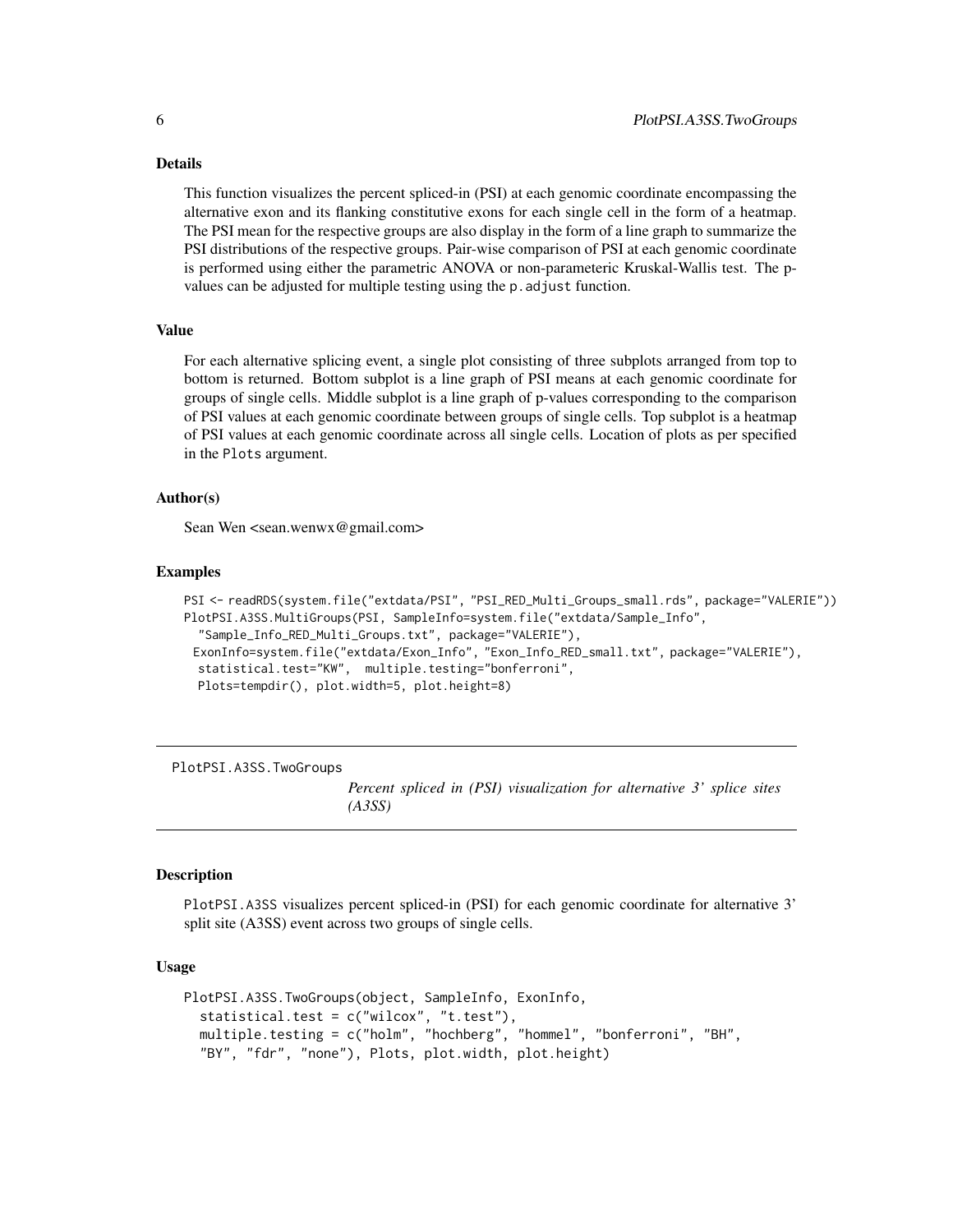| object           | Object of class rehab generated using ComputePSI.                                                                                                                                                                                                                                                                                                                                                                                                                |  |
|------------------|------------------------------------------------------------------------------------------------------------------------------------------------------------------------------------------------------------------------------------------------------------------------------------------------------------------------------------------------------------------------------------------------------------------------------------------------------------------|--|
| SampleInfo       | Tab-delimited file describing the naming and grouping of the single cells. First<br>column should contain the names of the binary alignment map (BAM) files.<br>Second column indicates the grouping for each single cell, namely Group1 and<br>Group2. Third column indicates the group names. Example file provided in<br>extdata directory of the package.                                                                                                    |  |
| ExonInfo         | Tab-delimited file describing the alternative splicing events. First column con-<br>tains the alternative splicing nomenclature as per BRIE (Huang et al, Genome<br>Biology, 2019) or MISO (Katz et al, Nature Methods, 2010). Second column<br>indicates the type of alternative splicing event, namely SE, MXE, RI, A5SS,<br>A3SS. Third column contains the gene name or any personal notation. Example<br>file provided in extdata directory of the package. |  |
| statistical.test |                                                                                                                                                                                                                                                                                                                                                                                                                                                                  |  |
|                  | Method for comparising PSI values at each genomic coordinates between two<br>groups of single cells.                                                                                                                                                                                                                                                                                                                                                             |  |
| multiple.testing |                                                                                                                                                                                                                                                                                                                                                                                                                                                                  |  |
|                  | Method for adjusting p-values for multiple comparisons.                                                                                                                                                                                                                                                                                                                                                                                                          |  |
| Plots            | Folder to output PSI plots.                                                                                                                                                                                                                                                                                                                                                                                                                                      |  |

| plot.width  | Width of outplot plots.  |
|-------------|--------------------------|
| plot.height | Height of outplot plots. |

#### Details

This function visualizes the percent spliced in (PSI) at each genomic coordinate encompassing the alternative exon and its flanking constitutive exons for each single cell in the form of a heatmap. The PSI mean for the respective groups are also display in the form of a line group to summarize the PSI distributions of the respective groups. Pair-wise comparison of PSI at each genomic coordinate is performed using either the parametric student t-test or non-parameteric Wilcoxon rank-sum test. The p-values can be adjusted for multiple testing using the p. adjust function.

#### Value

For each alternative splicing event, a single plot consisting of three subplots arranged from top to bottom is returned. Bottom subplot is a line graph of PSI means at each genomic coordinate for two groups of single cells. Middle subplot is a line graph of p-values corresponding to the comparison of PSI values at each genomic coordinate between two groups of single cells. Top subplot is a heatmap of PSI values at each genomic coordinate across all single cells. Location of plots as per specified in the Plots argument.

### Author(s)

Sean Wen <sean.wenwx@gmail.com>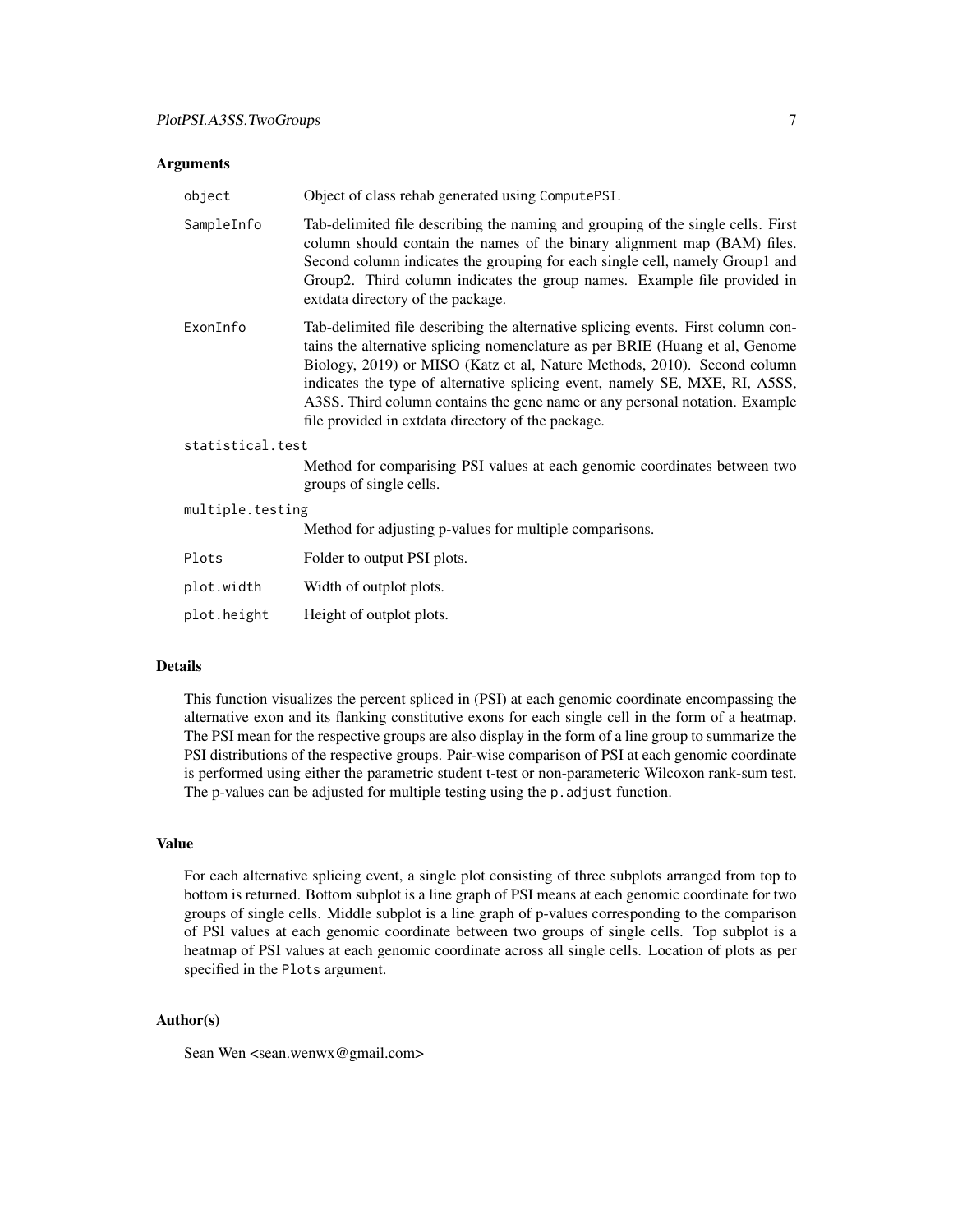```
PSI <- readRDS(system.file("extdata/PSI", "PSI_RED_Two_Groups_small.rds", package="VALERIE"))
PlotPSI.A3SS.TwoGroups(PSI, SampleInfo=system.file("extdata/Sample_Info",
  "Sample_Info_RED_Two_Groups.txt", package="VALERIE"),
 ExonInfo=system.file("extdata/Exon_Info", "Exon_Info_RED_small.txt", package="VALERIE"),
  statistical.test="wilcox", multiple.testing="bonferroni",
  Plots=tempdir(), plot.width=5, plot.height=8)
```
PlotPSI.A5SS.MultiGroups

*Percent spliced-in (PSI) visualization for alternative 5' splice sites (A5SS)*

#### Description

PlotPSI.A5SS visualizes percent spliced-in (PSI) for each genomic coordinate for alternative 5' splice site (A5SS) event across groups of single cells.

#### Usage

```
PlotPSI.A5SS.MultiGroups(object, SampleInfo, ExonInfo,
  statistical.test = c("KW", "ANOVA"), multiple.testing = c("holm",
  "hochberg", "hommel", "bonferroni", "BH", "BY", "fdr", "none"), Plots,
 plot.width, plot.height)
```

| object           | Object of class rehab generated using ComputePSI.                                                                                                                                                                                                                                                                                                                                                                                                                |
|------------------|------------------------------------------------------------------------------------------------------------------------------------------------------------------------------------------------------------------------------------------------------------------------------------------------------------------------------------------------------------------------------------------------------------------------------------------------------------------|
| SampleInfo       | Tab-delimited file describing the naming and grouping of the single cells. First<br>column should contain the names of the binary alignment map (BAM) files.<br>Second column indicates the grouping for each single cell, namely Group1 and<br>Group2. Third column indicates the group names. Example file provided in<br>extdata directory of the package.                                                                                                    |
| ExonInfo         | Tab-delimited file describing the alternative splicing events. First column con-<br>tains the alternative splicing nomenclature as per BRIE (Huang et al, Genome<br>Biology, 2019) or MISO (Katz et al, Nature Methods, 2010). Second column<br>indicates the type of alternative splicing event, namely SE, MXE, RI, A5SS,<br>A3SS. Third column contains the gene name or any personal notation. Example<br>file provided in extdata directory of the package. |
| statistical.test |                                                                                                                                                                                                                                                                                                                                                                                                                                                                  |
|                  | Method for comparising PSI values at each genomic coordinates between groups<br>of single cells.                                                                                                                                                                                                                                                                                                                                                                 |
| multiple.testing |                                                                                                                                                                                                                                                                                                                                                                                                                                                                  |
|                  | Method for adjusting p-values for multiple comparisons.                                                                                                                                                                                                                                                                                                                                                                                                          |
| Plots            | Folder to output PSI plots.                                                                                                                                                                                                                                                                                                                                                                                                                                      |
| plot.width       | Width of outplot plots.                                                                                                                                                                                                                                                                                                                                                                                                                                          |
| plot.height      | Height of outplot plots.                                                                                                                                                                                                                                                                                                                                                                                                                                         |

<span id="page-7-0"></span>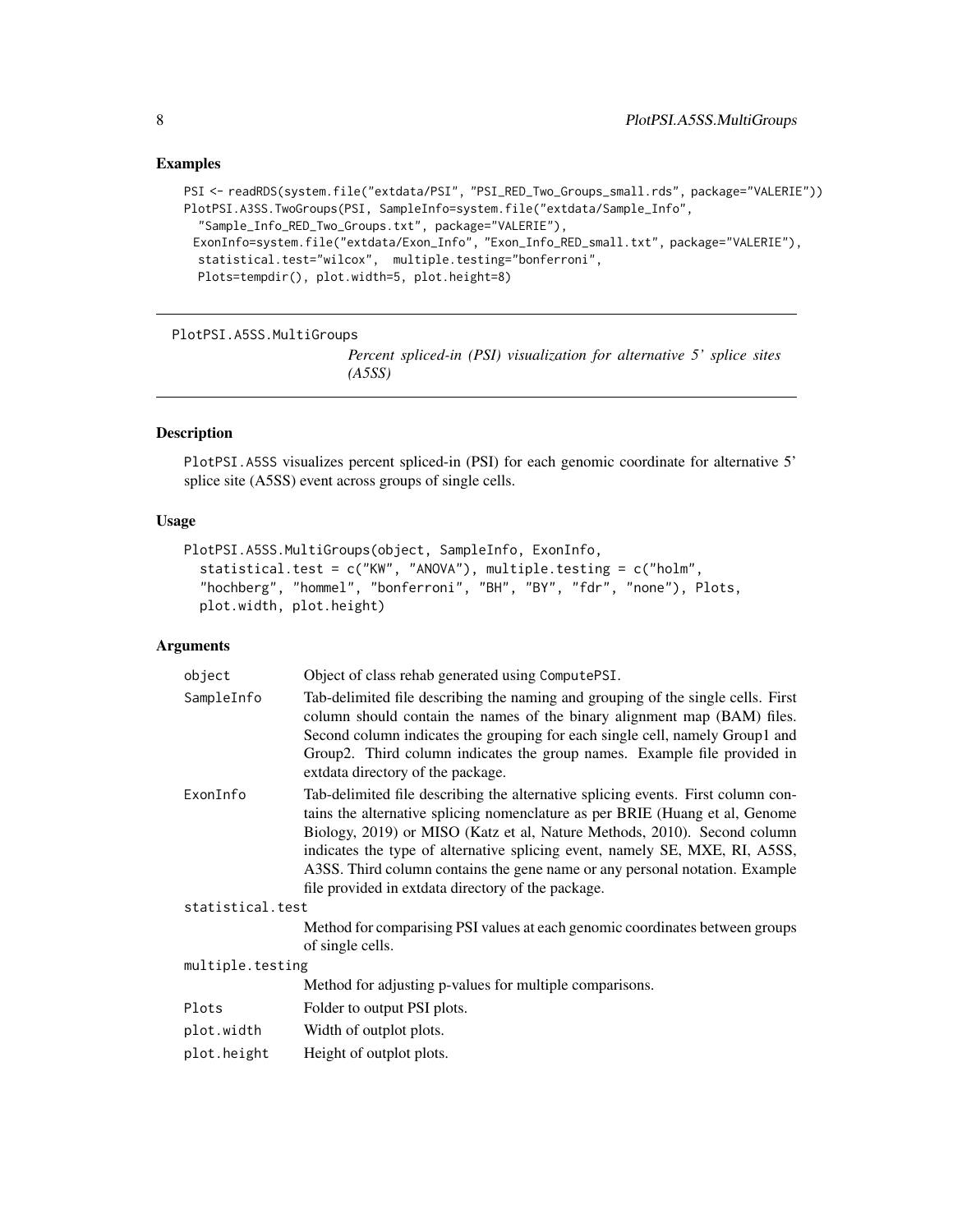<span id="page-8-0"></span>This function visualizes the percent spliced-in (PSI) at each genomic coordinate encompassing the alternative exon and its flanking constitutive exons for each single cell in the form of a heatmap. The PSI mean for the respective groups are also display in the form of a line graph to summarize the PSI distributions of the respective groups. Pair-wise comparison of PSI at each genomic coordinate is performed using either the parametric ANOVA or non-parameteric Kruskal-Wallis test. The pvalues can be adjusted for multiple testing using the p.adjust function.

#### Value

For each alternative splicing event, a single plot consisting of three subplots arranged from top to bottom is returned. Bottom subplot is a line graph of PSI means at each genomic coordinate for groups of single cells. Middle subplot is a line graph of p-values corresponding to the comparison of PSI values at each genomic coordinate between groups of single cells. Top subplot is a heatmap of PSI values at each genomic coordinate across all single cells. Location of plots as per specified in the Plots argument.

#### Author(s)

Sean Wen <sean.wenwx@gmail.com>

#### Examples

```
PSI <- readRDS(system.file("extdata/PSI", "PSI_RED_Multi_Groups_small.rds", package="VALERIE"))
PlotPSI.A5SS.MultiGroups(PSI, SampleInfo=system.file("extdata/Sample_Info",
  "Sample_Info_RED_Multi_Groups.txt", package="VALERIE"),
 ExonInfo=system.file("extdata/Exon_Info", "Exon_Info_RED_small.txt", package="VALERIE"),
 statistical.test="KW", multiple.testing="none",
 Plots=tempdir(), plot.width=5, plot.height=8)
```
PlotPSI.A5SS.TwoGroups

*Percent spliced-in (PSI) visualization for alternative 5' splice sites (A5SS)*

#### **Description**

PlotPSI.A5SS visualizes percent spliced-in (PSI) for each genomic coordinate for alternative 5' splice site (A5SS) event across two groups of single cells.

```
PlotPSI.A5SS.TwoGroups(object, SampleInfo, ExonInfo,
  statistical.test = c("wilcox", "t.test"),
  multiple.testing = c("holm", "hochberg", "hommel", "bonferroni", "BH",
  "BY", "fdr", "none"), Plots, plot.width, plot.height)
```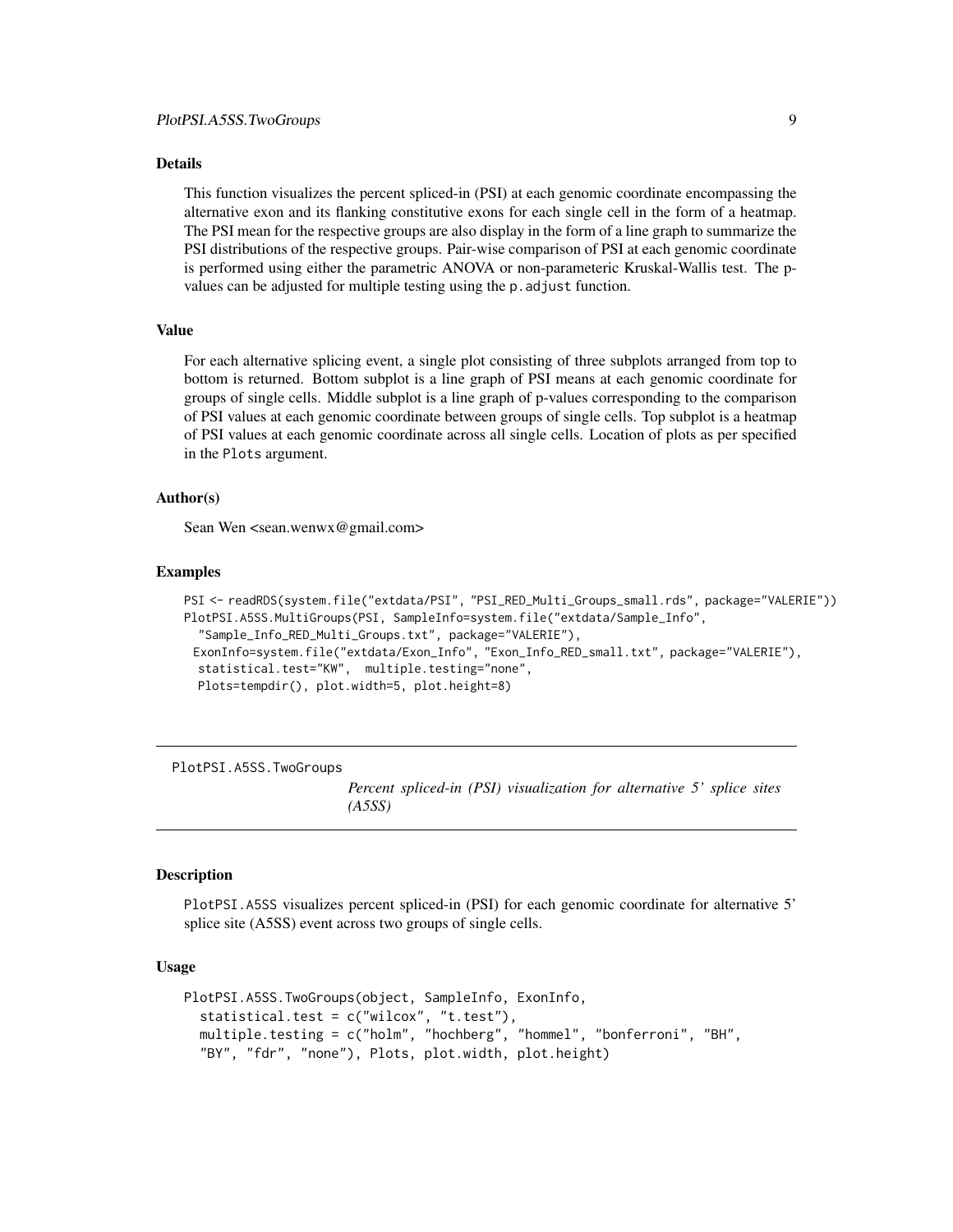| object           | Object of class rehab generated using ComputePSI.                                                                                                                                                                                                                                                                                                                                                                                                                |
|------------------|------------------------------------------------------------------------------------------------------------------------------------------------------------------------------------------------------------------------------------------------------------------------------------------------------------------------------------------------------------------------------------------------------------------------------------------------------------------|
| SampleInfo       | Tab-delimited file describing the naming and grouping of the single cells. First<br>column should contain the names of the binary alignment map (BAM) files.<br>Second column indicates the grouping for each single cell, namely Group1 and<br>Group2. Third column indicates the group names. Example file provided in<br>extdata directory of the package.                                                                                                    |
| ExonInfo         | Tab-delimited file describing the alternative splicing events. First column con-<br>tains the alternative splicing nomenclature as per BRIE (Huang et al, Genome<br>Biology, 2019) or MISO (Katz et al, Nature Methods, 2010). Second column<br>indicates the type of alternative splicing event, namely SE, MXE, RI, A5SS,<br>A3SS. Third column contains the gene name or any personal notation. Example<br>file provided in extdata directory of the package. |
| statistical.test |                                                                                                                                                                                                                                                                                                                                                                                                                                                                  |
|                  | Method for comparising PSI values at each genomic coordinates between two<br>groups of single cells.                                                                                                                                                                                                                                                                                                                                                             |
| multiple.testing |                                                                                                                                                                                                                                                                                                                                                                                                                                                                  |
|                  | Method for adjusting p-values for multiple comparisons.                                                                                                                                                                                                                                                                                                                                                                                                          |
| Plots            | Folder to output PSI plots.                                                                                                                                                                                                                                                                                                                                                                                                                                      |
| plot.width       | Width of outplot plots.                                                                                                                                                                                                                                                                                                                                                                                                                                          |
| plot.height      | Height of outplot plots.                                                                                                                                                                                                                                                                                                                                                                                                                                         |

#### Details

This function visualizes the percent spliced-in (PSI) at each genomic coordinate encompassing the alternative exon and its flanking constitutive exons for each single cell in the form of a heatmap. The PSI mean for the respective groups are also display in the form of a line graph to summarize the PSI distributions of the respective groups. Pair-wise comparison of PSI at each genomic coordinate is performed using either the parametric student t-test or non-parameteric Wilcoxon rank-sum test. The p-values can be adjusted for multiple testing using the p. adjust function.

#### Value

For each alternative splicing event, a single plot consisting of three subplots arranged from top to bottom is returned. Bottom subplot is a line graph of PSI means at each genomic coordinate for two groups of single cells. Middle subplot is a line graph of p-values corresponding to the comparison of PSI values at each genomic coordinate between two groups of single cells. Top subplot is a heatmap of PSI values at each genomic coordinate across all single cells. Location of plots as per specified in the Plots argument.

### Author(s)

Sean Wen <sean.wenwx@gmail.com>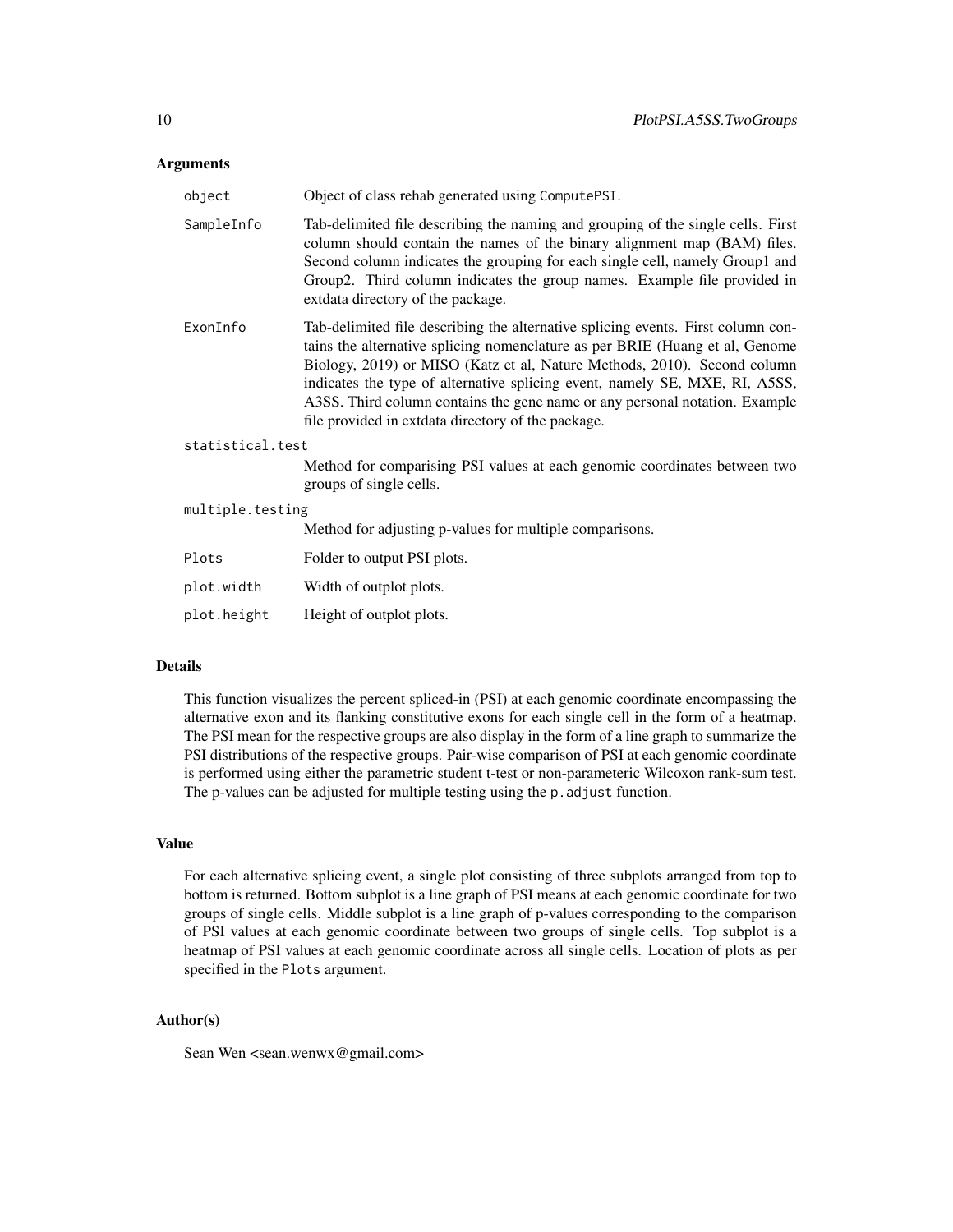```
PSI <- readRDS(system.file("extdata/PSI", "PSI_RED_Two_Groups_small.rds", package="VALERIE"))
PlotPSI.A5SS.TwoGroups(PSI, SampleInfo=system.file("extdata/Sample_Info",
  "Sample_Info_RED_Two_Groups.txt", package="VALERIE"),
 ExonInfo=system.file("extdata/Exon_Info", "Exon_Info_RED_small.txt", package="VALERIE"),
  statistical.test="wilcox", multiple.testing="fdr",
  Plots=tempdir(), plot.width=5, plot.height=8)
```
PlotPSI.MXE.MultiGroups

*Percent spliced-in (PSI) visualization for mutually exclusive exons (MXE)*

#### Description

PlotPSI.MXE visualizes percent spliced-in (PSI) for each genomic coordinate for mutually exclusive exons (MXE) event across groups of single cells.

#### Usage

```
PlotPSI.MXE.MultiGroups(object, SampleInfo, ExonInfo,
  statistical.test = c("KW", "ANOVA"), multiple.testing = c("holm",
  "hochberg", "hommel", "bonferroni", "BH", "BY", "fdr", "none"), Plots,
 plot.width, plot.height)
```

| object           | Object of class rehab generated using ComputePSI.                                                                                                                                                                                                                                                                                                                                                                                                                |
|------------------|------------------------------------------------------------------------------------------------------------------------------------------------------------------------------------------------------------------------------------------------------------------------------------------------------------------------------------------------------------------------------------------------------------------------------------------------------------------|
| SampleInfo       | Tab-delimited file describing the naming and grouping of the single cells. First<br>column should contain the names of the binary alignment map (BAM) files.<br>Second column indicates the grouping for each single cell, namely Group1 and<br>Group2. Third column indicates the group names. Example file provided in<br>extdata directory of the package.                                                                                                    |
| ExonInfo         | Tab-delimited file describing the alternative splicing events. First column con-<br>tains the alternative splicing nomenclature as per BRIE (Huang et al, Genome<br>Biology, 2019) or MISO (Katz et al, Nature Methods, 2010). Second column<br>indicates the type of alternative splicing event, namely SE, MXE, RI, A5SS,<br>A3SS. Third column contains the gene name or any personal notation. Example<br>file provided in extdata directory of the package. |
| statistical.test |                                                                                                                                                                                                                                                                                                                                                                                                                                                                  |
|                  | Method for comparising PSI values at each genomic coordinates between groups<br>of single cells.                                                                                                                                                                                                                                                                                                                                                                 |
| multiple.testing |                                                                                                                                                                                                                                                                                                                                                                                                                                                                  |
|                  | Method for adjusting p-values for multiple comparisons.                                                                                                                                                                                                                                                                                                                                                                                                          |
| Plots            | Folder to output PSI plots.                                                                                                                                                                                                                                                                                                                                                                                                                                      |
| plot.width       | Width of outplot plots.                                                                                                                                                                                                                                                                                                                                                                                                                                          |
| plot.height      | Height of outplot plots.                                                                                                                                                                                                                                                                                                                                                                                                                                         |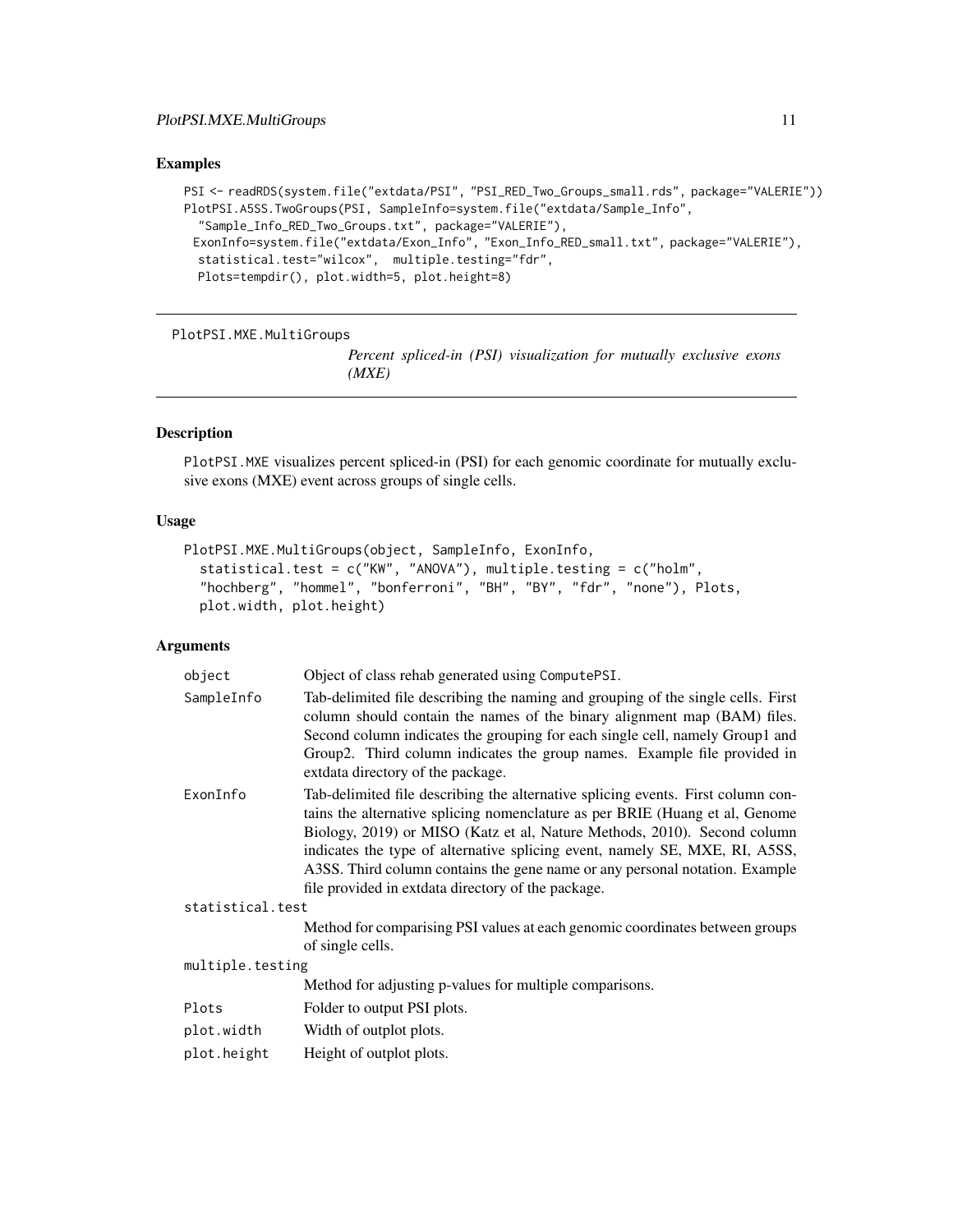<span id="page-11-0"></span>This function visualizes the percent spliced-in (PSI) at each genomic coordinate encompassing the alternative exon and its flanking constitutive exons for each single cell in the form of a heatmap. The PSI mean for the respective groups are also display in the form of a line graph to summarize the PSI distributions of the respective groups. Pair-wise comparison of PSI at each genomic coordinate is performed using either the parametric ANOVA or non-parameteric Kruskal-Wallis test. The pvalues can be adjusted for multiple testing using the p. adjust function.

#### Value

For each alternative splicing event, a single plot consisting of three subplots arranged from top to bottom is returned. Bottom subplot is a line graph of PSI means at each genomic coordinate for groups of single cells. Middle subplot is a line graph of p-values corresponding to the comparison of PSI values at each genomic coordinate between groups of single cells. Top subplot is a heatmap of PSI values at each genomic coordinate across all single cells. Location of plots as per specified in the Plots argument.

#### Author(s)

Sean Wen <sean.wenwx@gmail.com>

#### Examples

```
PSI <- readRDS(system.file("extdata/PSI", "PSI_RED_Multi_Groups_small.rds", package="VALERIE"))
PlotPSI.MXE.MultiGroups(PSI, SampleInfo=system.file("extdata/Sample_Info",
  "Sample_Info_RED_Multi_Groups.txt", package="VALERIE"),
 ExonInfo=system.file("extdata/Exon_Info", "Exon_Info_RED_small.txt", package="VALERIE"),
 statistical.test="KW", multiple.testing="bonferroni",
 Plots=tempdir(), plot.width=5, plot.height=8)
```
PlotPSI.MXE.TwoGroups *Percent spliced-in (PSI) visualization for mutually exclusive exons (MXE)*

#### **Description**

PlotPSI.MXE visualizes percent spliced-in (PSI) for each genomic coordinate for mutually exclusive exons (MXE) event across two groups of single cells.

```
PlotPSI.MXE.TwoGroups(object, SampleInfo, ExonInfo,
  statistical.test = c("wilcox", "t.test"),
  multiple.testing = c("holm", "hochberg", "hommel", "bonferroni", "BH",
  "BY", "fdr", "none"), Plots, plot.width, plot.height)
```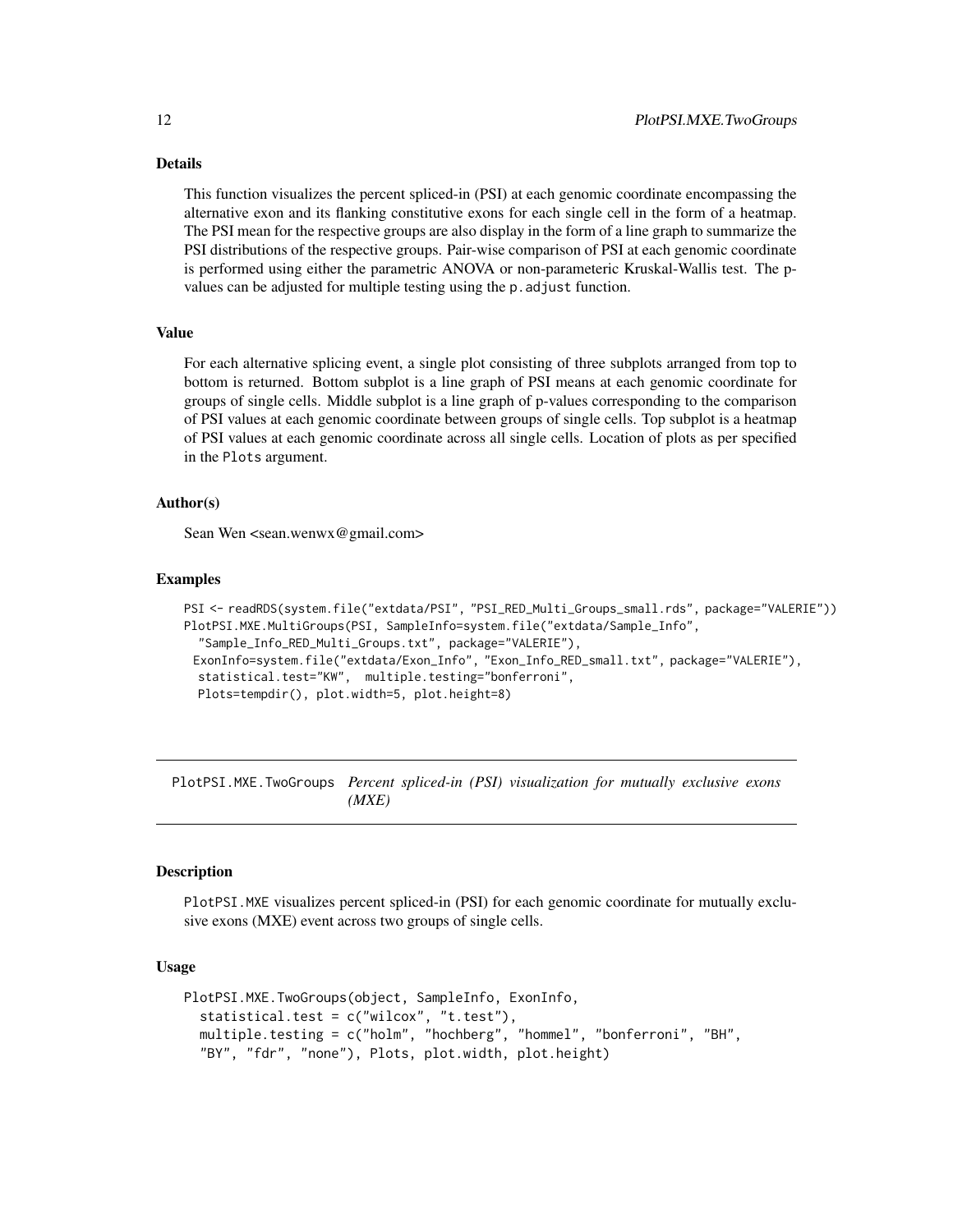| object           | Object of class rehab generated using ComputePSI.                                                                                                                                                                                                                                                                                                                                                                                                                |
|------------------|------------------------------------------------------------------------------------------------------------------------------------------------------------------------------------------------------------------------------------------------------------------------------------------------------------------------------------------------------------------------------------------------------------------------------------------------------------------|
| SampleInfo       | Tab-delimited file describing the naming and grouping of the single cells. First<br>column should contain the names of the binary alignment map (BAM) files.<br>Second column indicates the grouping for each single cell, namely Group1 and<br>Group2. Third column indicates the group names. Example file provided in<br>extdata directory of the package.                                                                                                    |
| ExonInfo         | Tab-delimited file describing the alternative splicing events. First column con-<br>tains the alternative splicing nomenclature as per BRIE (Huang et al, Genome<br>Biology, 2019) or MISO (Katz et al, Nature Methods, 2010). Second column<br>indicates the type of alternative splicing event, namely SE, MXE, RI, A5SS,<br>A3SS. Third column contains the gene name or any personal notation. Example<br>file provided in extdata directory of the package. |
| statistical.test |                                                                                                                                                                                                                                                                                                                                                                                                                                                                  |
|                  | Method for comparising PSI values at each genomic coordinates between two<br>groups of single cells.                                                                                                                                                                                                                                                                                                                                                             |
| multiple.testing |                                                                                                                                                                                                                                                                                                                                                                                                                                                                  |
|                  | Method for adjusting p-values for multiple comparisons.                                                                                                                                                                                                                                                                                                                                                                                                          |
| Plots            | Folder to output PSI plots.                                                                                                                                                                                                                                                                                                                                                                                                                                      |

| plot.width  | Width of outplot plots.  |
|-------------|--------------------------|
| plot.height | Height of outplot plots. |

#### Details

This function visualizes the percent spliced-in (PSI) at each genomic coordinate encompassing the alternative exon and its flanking constitutive exons for each single cell in the form of a heatmap. The PSI mean for the respective groups are also display in the form of a line graph to summarize the PSI distributions of the respective groups. Pair-wise comparison of PSI at each genomic coordinate is performed using either the parametric student t-test or non-parameteric Wilcoxon rank-sum test. The p-values can be adjusted for multiple testing using the p. adjust function.

#### Value

For each alternative splicing event, a single plot consisting of three subplots arranged from top to bottom is returned. Bottom subplot is a line graph of PSI means at each genomic coordinate for two groups of single cells. Middle subplot is a line graph of p-values corresponding to the comparison of PSI values at each genomic coordinate between two groups of single cells. Top subplot is a heatmap of PSI values at each genomic coordinate across all single cells. Location of plots as per specified in the Plots argument.

### Author(s)

Sean Wen <sean.wenwx@gmail.com>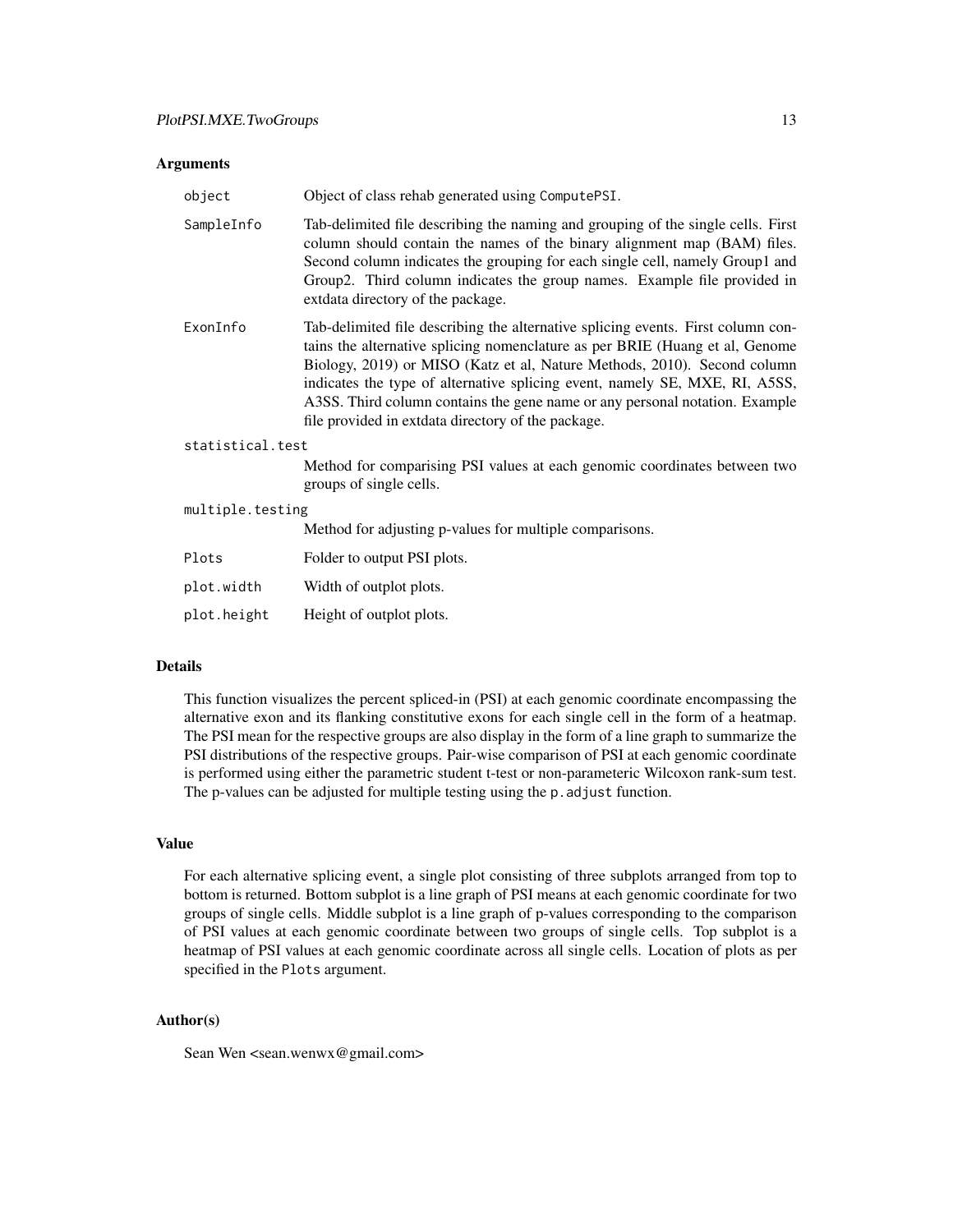```
PSI <- readRDS(system.file("extdata/PSI", "PSI_RED_Two_Groups_small.rds", package="VALERIE"))
PlotPSI.MXE.TwoGroups(PSI, SampleInfo=system.file("extdata/Sample_Info",
  "Sample_Info_RED_Two_Groups.txt", package="VALERIE"),
 ExonInfo=system.file("extdata/Exon_Info", "Exon_Info_RED_small.txt", package="VALERIE"),
  statistical.test="wilcox", multiple.testing="fdr",
  Plots=tempdir(), plot.width=5, plot.height=8)
```
PlotPSI.RI.MultiGroups

*Percent spliced-in (PSI) visualization for retained introns (RI)*

#### Description

PlotPSI.RI visualizes percent spliced-in (PSI) for each genomic coordinate for retained intron (RI) event across groups of single cells.

#### Usage

```
PlotPSI.RI.MultiGroups(object, SampleInfo, ExonInfo,
  statistical.test = c("KW", "ANOVA"), multiple.testing = c("holm",
  "hochberg", "hommel", "bonferroni", "BH", "BY", "fdr", "none"), Plots,
 plot.width, plot.height)
```

| object           | Object of class rehab generated using ComputePSI.                                                                                                                                                                                                                                                                                                                                                                                                                |
|------------------|------------------------------------------------------------------------------------------------------------------------------------------------------------------------------------------------------------------------------------------------------------------------------------------------------------------------------------------------------------------------------------------------------------------------------------------------------------------|
| SampleInfo       | Tab-delimited file describing the naming and grouping of the single cells. First<br>column should contain the names of the binary alignment map (BAM) files.<br>Second column indicates the grouping for each single cell, namely Group1 and<br>Group2. Third column indicates the group names. Example file provided in<br>extdata directory of the package.                                                                                                    |
| ExonInfo         | Tab-delimited file describing the alternative splicing events. First column con-<br>tains the alternative splicing nomenclature as per BRIE (Huang et al, Genome<br>Biology, 2019) or MISO (Katz et al, Nature Methods, 2010). Second column<br>indicates the type of alternative splicing event, namely SE, MXE, RI, A5SS,<br>A3SS. Third column contains the gene name or any personal notation. Example<br>file provided in extdata directory of the package. |
| statistical.test |                                                                                                                                                                                                                                                                                                                                                                                                                                                                  |
|                  | Method for comparising PSI values at each genomic coordinates between groups<br>of single cells.                                                                                                                                                                                                                                                                                                                                                                 |
| multiple.testing |                                                                                                                                                                                                                                                                                                                                                                                                                                                                  |
|                  | Method for adjusting p-values for multiple comparisons.                                                                                                                                                                                                                                                                                                                                                                                                          |
| Plots            | Folder to output PSI plots.                                                                                                                                                                                                                                                                                                                                                                                                                                      |
| plot.width       | Width of outplot plots.                                                                                                                                                                                                                                                                                                                                                                                                                                          |
| plot.height      | Height of outplot plots.                                                                                                                                                                                                                                                                                                                                                                                                                                         |
|                  |                                                                                                                                                                                                                                                                                                                                                                                                                                                                  |

<span id="page-13-0"></span>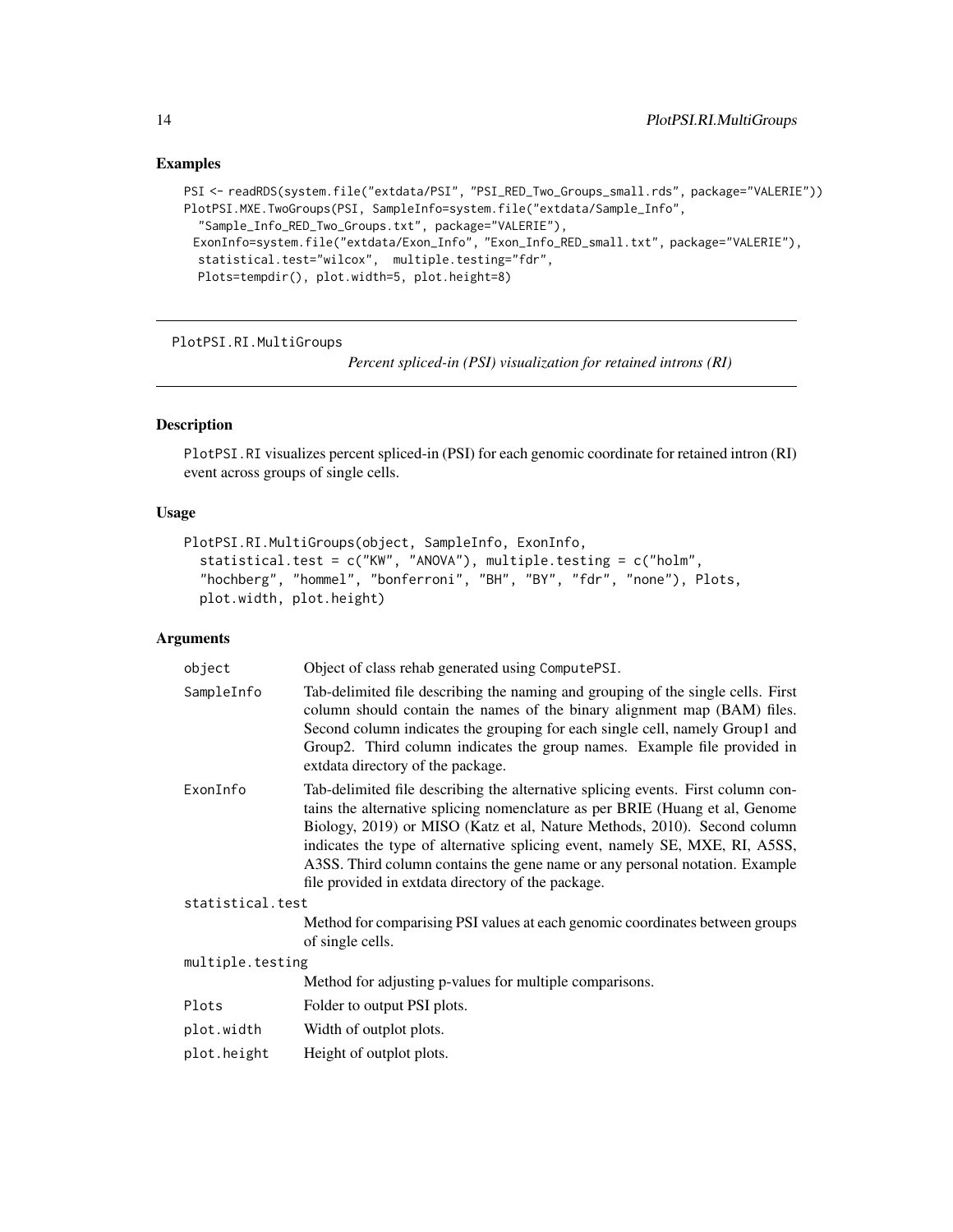<span id="page-14-0"></span>This function visualizes the percent spliced-in (PSI) at each genomic coordinate encompassing the alternative exon and its flanking constitutive exons for each single cell in the form of a heatmap. The PSI mean for the respective groups are also display in the form of a line graph to summarize the PSI distributions of the respective groups. Pair-wise comparison of PSI at each genomic coordinate is performed using either the parametric ANOVA or non-parameteric Kruskal-Wallis test. The pvalues can be adjusted for multiple testing using the p.adjust function.

#### Value

For each alternative splicing event, a single plot consisting of three subplots arranged from top to bottom is returned. Bottom subplot is a line graph of PSI means at each genomic coordinate for groups of single cells. Middle subplot is a line graph of p-values corresponding to the comparison of PSI values at each genomic coordinate between groups of single cells. Top subplot is a heatmap of PSI values at each genomic coordinate across all single cells. Location of plots as per specified in the Plots argument.

#### Author(s)

Sean Wen <sean.wenwx@gmail.com>

#### Examples

```
PSI <- readRDS(system.file("extdata/PSI", "PSI_RED_Multi_Groups_small.rds", package="VALERIE"))
PlotPSI.RI.MultiGroups(PSI, SampleInfo=system.file("extdata/Sample_Info",
  "Sample_Info_RED_Multi_Groups.txt", package="VALERIE"),
 ExonInfo=system.file("extdata/Exon_Info", "Exon_Info_RED_small.txt", package="VALERIE"),
 statistical.test="KW", multiple.testing="none",
 Plots=tempdir(), plot.width=5, plot.height=8)
```
PlotPSI.RI.TwoGroups *Percent spliced-in (PSI) visualization for retained introns (RI)*

#### **Description**

PlotPSI.RI visualizes percent spliced-in (PSI) for each genomic coordinate for retained intron (RI) event across two groups of single cells.

```
PlotPSI.RI.TwoGroups(object, SampleInfo, ExonInfo,
  statistical.test = c("wilcox", "t.test"),
  multiple.testing = c("holm", "hochberg", "hommel", "bonferroni", "BH",
  "BY", "fdr", "none"), Plots, plot.width, plot.height)
```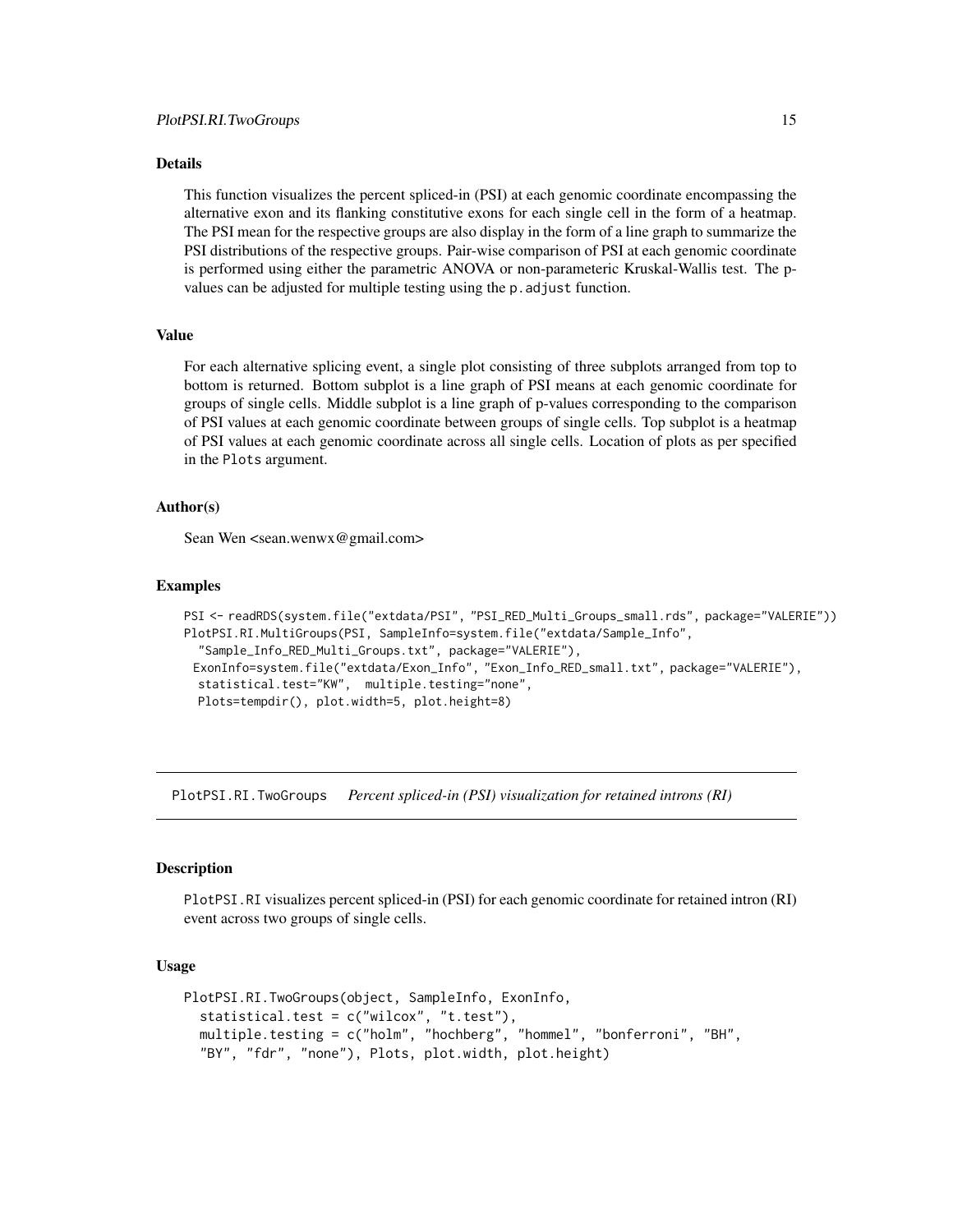| object           | Object of class rehab generated using ComputePSI.                                                                                                                                                                                                                                                                                                                                                                                                                |  |
|------------------|------------------------------------------------------------------------------------------------------------------------------------------------------------------------------------------------------------------------------------------------------------------------------------------------------------------------------------------------------------------------------------------------------------------------------------------------------------------|--|
| SampleInfo       | Tab-delimited file describing the naming and grouping of the single cells. First<br>column should contain the names of the binary alignment map (BAM) files.<br>Second column indicates the grouping for each single cell, namely Group1 and<br>Group2. Third column indicates the group names. Example file provided in<br>extdata directory of the package.                                                                                                    |  |
| ExonInfo         | Tab-delimited file describing the alternative splicing events. First column con-<br>tains the alternative splicing nomenclature as per BRIE (Huang et al, Genome<br>Biology, 2019) or MISO (Katz et al, Nature Methods, 2010). Second column<br>indicates the type of alternative splicing event, namely SE, MXE, RI, A5SS,<br>A3SS. Third column contains the gene name or any personal notation. Example<br>file provided in extdata directory of the package. |  |
| statistical.test |                                                                                                                                                                                                                                                                                                                                                                                                                                                                  |  |
|                  | Method for comparising PSI values at each genomic coordinates between two<br>groups of single cells.                                                                                                                                                                                                                                                                                                                                                             |  |
| multiple.testing |                                                                                                                                                                                                                                                                                                                                                                                                                                                                  |  |
|                  | Method for adjusting p-values for multiple comparisons.                                                                                                                                                                                                                                                                                                                                                                                                          |  |
| Plots            | Folder to output PSI plots.                                                                                                                                                                                                                                                                                                                                                                                                                                      |  |
| plot.width       | Width of outplot plots.                                                                                                                                                                                                                                                                                                                                                                                                                                          |  |
| plot.height      | Height of outplot plots.                                                                                                                                                                                                                                                                                                                                                                                                                                         |  |

#### Details

This function visualizes the percent spliced-in (PSI) at each genomic coordinate encompassing the alternative exon and its flanking constitutive exons for each single cell in the form of a heatmap. The PSI mean for the respective groups are also display in the form of a line graph to summarize the PSI distributions of the respective groups. Pair-wise comparison of PSI at each genomic coordinate is performed using either the parametric student t-test or non-parameteric Wilcoxon rank-sum test. The p-values can be adjusted for multiple testing using the p. adjust function.

#### Value

For each alternative splicing event, a single plot consisting of three subplots arranged from top to bottom is returned. Bottom subplot is a line graph of PSI means at each genomic coordinate for two groups of single cells. Middle subplot is a line graph of p-values corresponding to the comparison of PSI values at each genomic coordinate between two groups of single cells. Top subplot is a heatmap of PSI values at each genomic coordinate across all single cells. Location of plots as per specified in the Plots argument.

### Author(s)

Sean Wen <sean.wenwx@gmail.com>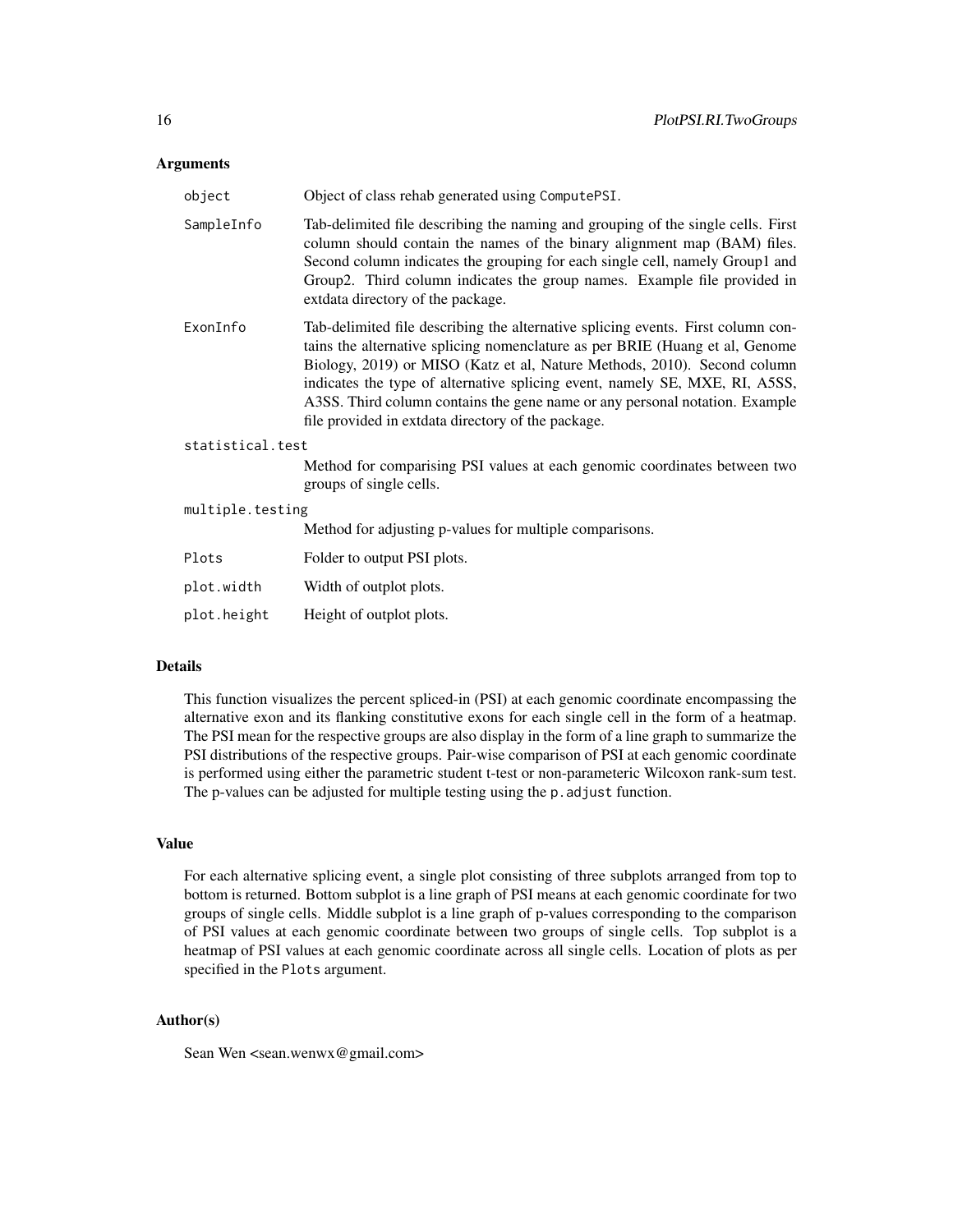```
PSI <- readRDS(system.file("extdata/PSI", "PSI_RED_Two_Groups_small.rds", package="VALERIE"))
PlotPSI.RI.TwoGroups(PSI, SampleInfo=system.file("extdata/Sample_Info",
  "Sample_Info_RED_Two_Groups.txt", package="VALERIE"),
 ExonInfo=system.file("extdata/Exon_Info", "Exon_Info_RED_small.txt", package="VALERIE"),
  statistical.test="t.test", multiple.testing="none",
  Plots=tempdir(), plot.width=5, plot.height=8)
```
PlotPSI.SE.MultiGroups

*Percent spliced-in (PSI) visualization for skipped exons (SE)*

#### Description

PlotPSI.SE visualizes percent spliced-in (PSI) for each genomic coordinate for skipped exon (SE) event across groups of single cells.

#### Usage

```
PlotPSI.SE.MultiGroups(object, SampleInfo, ExonInfo,
  statistical.test = c("KW", "ANOVA"), multiple.testing = c("holm",
  "hochberg", "hommel", "bonferroni", "BH", "BY", "fdr", "none"), Plots,
 plot.width, plot.height)
```

| object           | Object of class rehab generated using ComputePSI.                                                                                                                                                                                                                                                                                                                                                                                                                    |
|------------------|----------------------------------------------------------------------------------------------------------------------------------------------------------------------------------------------------------------------------------------------------------------------------------------------------------------------------------------------------------------------------------------------------------------------------------------------------------------------|
| SampleInfo       | Tab-delimited file describing the naming and grouping of the single cells. First<br>column should contain the names of the binary alignment map (BAM) files. Sec-<br>ond column indicates the grouping for each single cell, namely Group1, Group2,<br>etc. Third column indicates the group names. Example file provided in extdata<br>directory of the package.                                                                                                    |
| ExonInfo         | Tab-delimited file describing the alternative splicing events. First column con-<br>tains the alternative splicing nomenclature as per BRIE (Huang et al, Genome<br>Biology, 2019) or MISO (Katz et al, Nature Methods, 2010). Second column<br>indicates the type of alternative splicing event, namely SE, MXE, RI, A5SS, and<br>A3SS. Third column contains the gene name or any personal notation. Example<br>file provided in extdata directory of the package. |
| statistical.test |                                                                                                                                                                                                                                                                                                                                                                                                                                                                      |
|                  | Method for comparising PSI values at each genomic coordinates between more<br>groups of single cells.                                                                                                                                                                                                                                                                                                                                                                |
| multiple.testing |                                                                                                                                                                                                                                                                                                                                                                                                                                                                      |
|                  | Method for adjusting p-values for multiple comparisons.                                                                                                                                                                                                                                                                                                                                                                                                              |
| Plots            | Folder to output PSI plots.                                                                                                                                                                                                                                                                                                                                                                                                                                          |
| plot.width       | Width of outplot plots.                                                                                                                                                                                                                                                                                                                                                                                                                                              |
| plot.height      | Height of outplot plots.                                                                                                                                                                                                                                                                                                                                                                                                                                             |
|                  |                                                                                                                                                                                                                                                                                                                                                                                                                                                                      |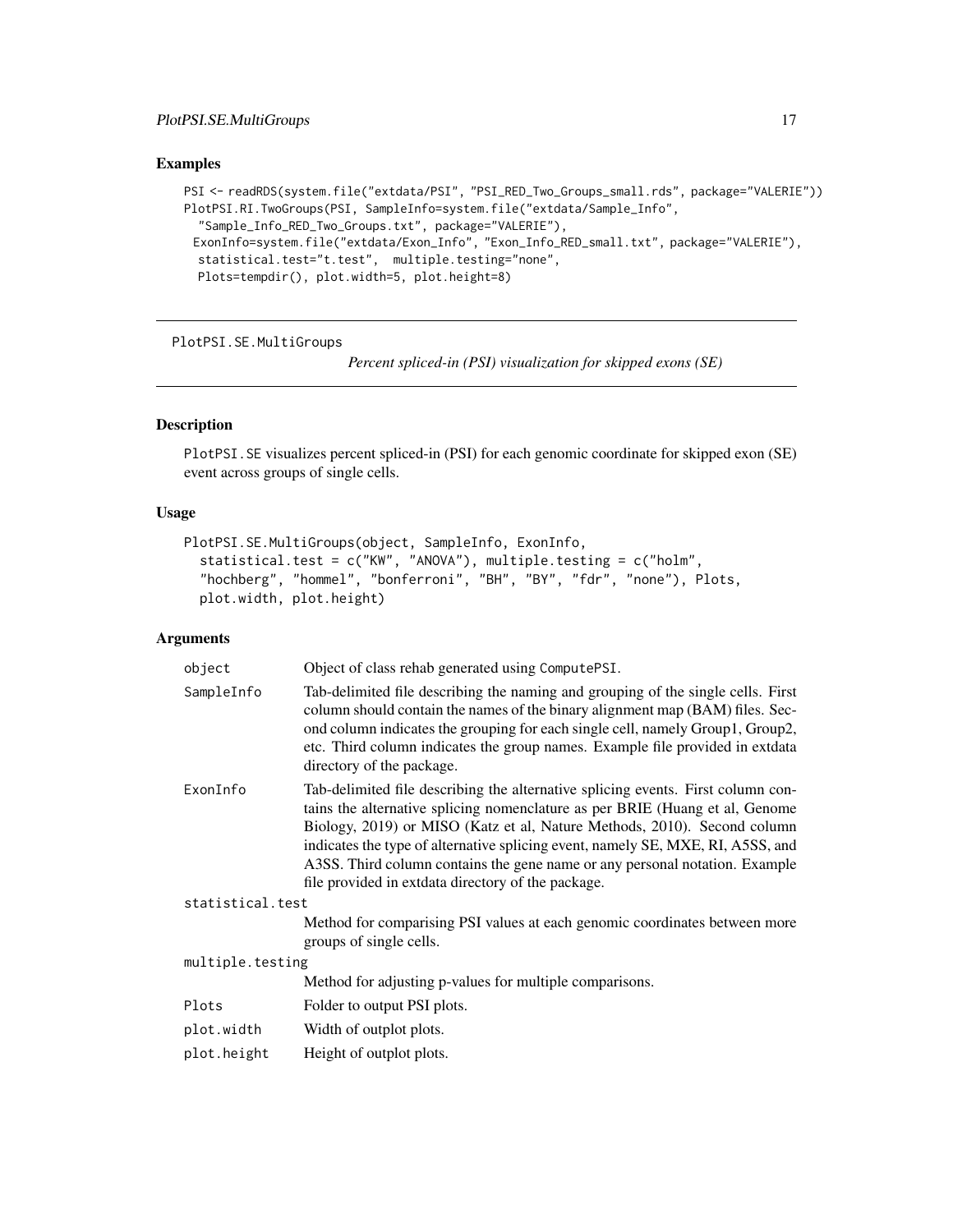<span id="page-17-0"></span>This function visualizes the percent spliced-in (PSI) at each genomic coordinate encompassing the alternative exon and its flanking constitutive exons for each single cell in the form of a heatmap. The PSI mean for the respective groups are also display in the form of a line graph to summarize the PSI distributions of the respective groups. Pair-wise comparison of PSI at each genomic coordinate is performed using either the parametric ANOVA or non-parameteric Kruskal-Wallis test. The pvalues can be adjusted for multiple testing using the p.adjust function.

#### Value

For each alternative splicing event, a single plot consisting of three subplots arranged from top to bottom is returned. Bottom subplot is a line graph of PSI means at each genomic coordinate for the groups of single cells. Middle subplot is a line graph of p-values corresponding to the comparison of PSI values at each genomic coordinate between groups of single cells. Top subplot is a heatmap of PSI values at each genomic coordinate across all single cells. Location of plots as per specified in the Plots argument.

#### Author(s)

Sean Wen <sean.wenwx@gmail.com>

#### Examples

```
PSI <- readRDS(system.file("extdata/PSI", "PSI_RED_Multi_Groups_small.rds", package="VALERIE"))
PlotPSI.SE.MultiGroups(PSI, SampleInfo=system.file("extdata/Sample_Info",
  "Sample_Info_RED_Multi_Groups.txt", package="VALERIE"),
 ExonInfo=system.file("extdata/Exon_Info", "Exon_Info_RED_small.txt", package="VALERIE"),
 statistical.test="KW", multiple.testing="bonferroni",
 Plots=tempdir(), plot.width=5, plot.height=8)
```
PlotPSI.SE.TwoGroups *Percent spliced-in (PSI) visualization for skipped exons (SE)*

#### Description

PlotPSI.SE visualizes percent spliced-in (PSI) for each genomic coordinate for skipped exon (SE) event across two groups of single cells.

```
PlotPSI.SE.TwoGroups(object, SampleInfo, ExonInfo,
  statistical.test = c("wilcox", "t.test"),
  multiple.testing = c("holm", "hochberg", "hommel", "bonferroni", "BH",
  "BY", "fdr", "none"), Plots, plot.width, plot.height)
```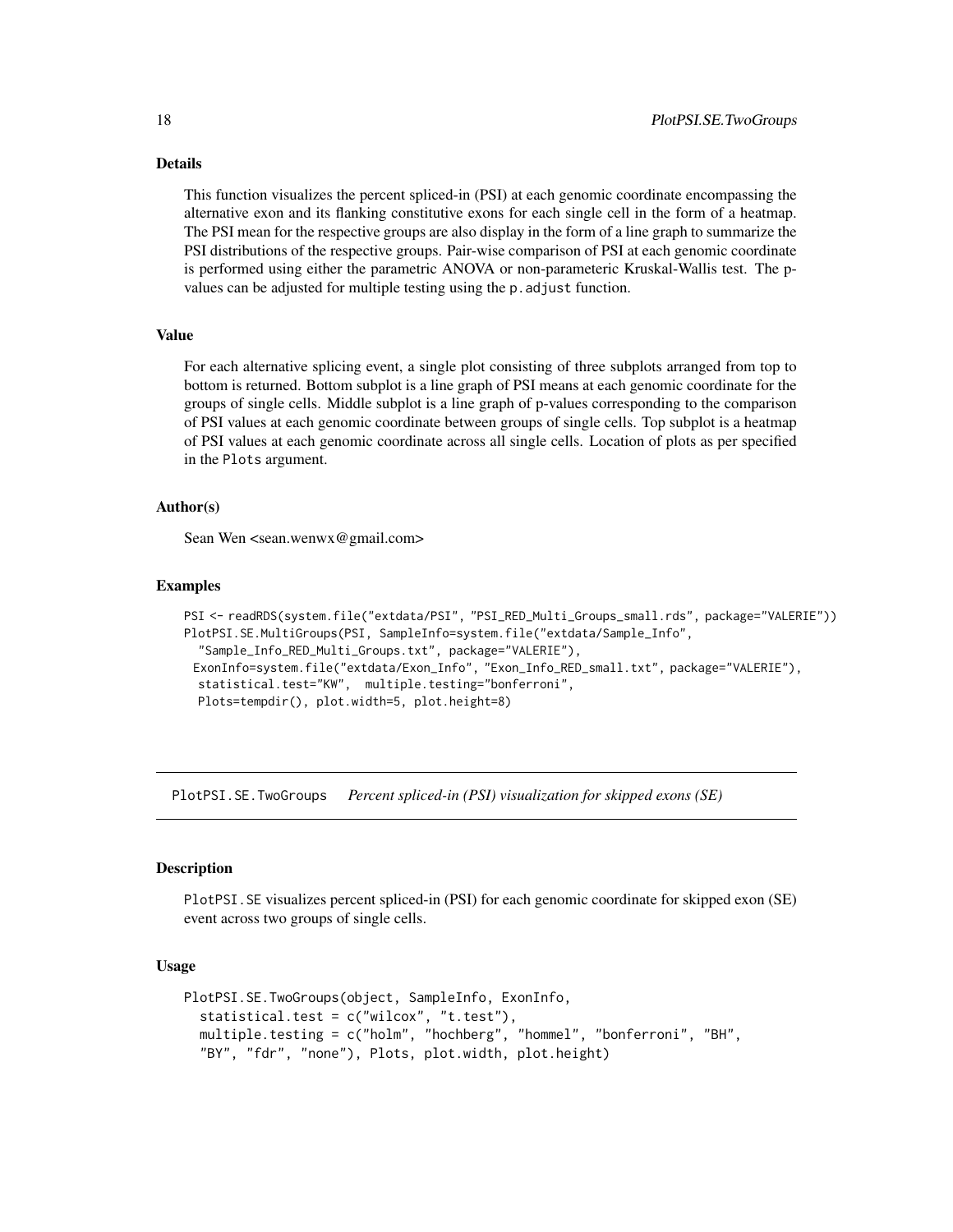| object           | Object of class rehab generated using ComputePSI.                                                                                                                                                                                                                                                                                                                                                                                                                    |
|------------------|----------------------------------------------------------------------------------------------------------------------------------------------------------------------------------------------------------------------------------------------------------------------------------------------------------------------------------------------------------------------------------------------------------------------------------------------------------------------|
| SampleInfo       | Tab-delimited file describing the naming and grouping of the single cells. First<br>column should contain the names of the binary alignment map (BAM) files.<br>Second column indicates the grouping for each single cell, namely Group1 and<br>Group2. Third column indicates the group names. Example file provided in<br>extdata directory of the package.                                                                                                        |
| ExonInfo         | Tab-delimited file describing the alternative splicing events. First column con-<br>tains the alternative splicing nomenclature as per BRIE (Huang et al, Genome<br>Biology, 2019) or MISO (Katz et al, Nature Methods, 2010). Second column<br>indicates the type of alternative splicing event, namely SE, MXE, RI, A5SS, and<br>A3SS. Third column contains the gene name or any personal notation. Example<br>file provided in extdata directory of the package. |
| statistical.test |                                                                                                                                                                                                                                                                                                                                                                                                                                                                      |
|                  | Method for comparising PSI values at each genomic coordinates between two<br>groups of single cells.                                                                                                                                                                                                                                                                                                                                                                 |
| multiple.testing |                                                                                                                                                                                                                                                                                                                                                                                                                                                                      |
|                  | Method for adjusting p-values for multiple comparisons.                                                                                                                                                                                                                                                                                                                                                                                                              |
| Plots            | Folder to output PSI plots.                                                                                                                                                                                                                                                                                                                                                                                                                                          |
| plot.width       | Width of outplot plots.                                                                                                                                                                                                                                                                                                                                                                                                                                              |

#### Details

This function visualizes the percent spliced-in (PSI) at each genomic coordinate encompassing the alternative exon and its flanking constitutive exons for each single cell in the form of a heatmap. The PSI mean for the respective groups are also display in the form of a line graph to summarize the PSI distributions of the respective groups. Pair-wise comparison of PSI at each genomic coordinate is performed using either the parametric student t-test or non-parameteric Wilcoxon rank-sum test. The p-values can be adjusted for multiple testing using the p. adjust function.

#### Value

For each alternative splicing event, a single plot consisting of three subplots arranged from top to bottom is returned. Bottom subplot is a line graph of PSI means at each genomic coordinate for two groups of single cells. Middle subplot is a line graph of p-values corresponding to the comparison of PSI values at each genomic coordinate between two groups of single cells. Top subplot is a heatmap of PSI values at each genomic coordinate across all single cells. Location of plots as per specified in the Plots argument.

### Author(s)

Sean Wen <sean.wenwx@gmail.com>

plot.height Height of outplot plots.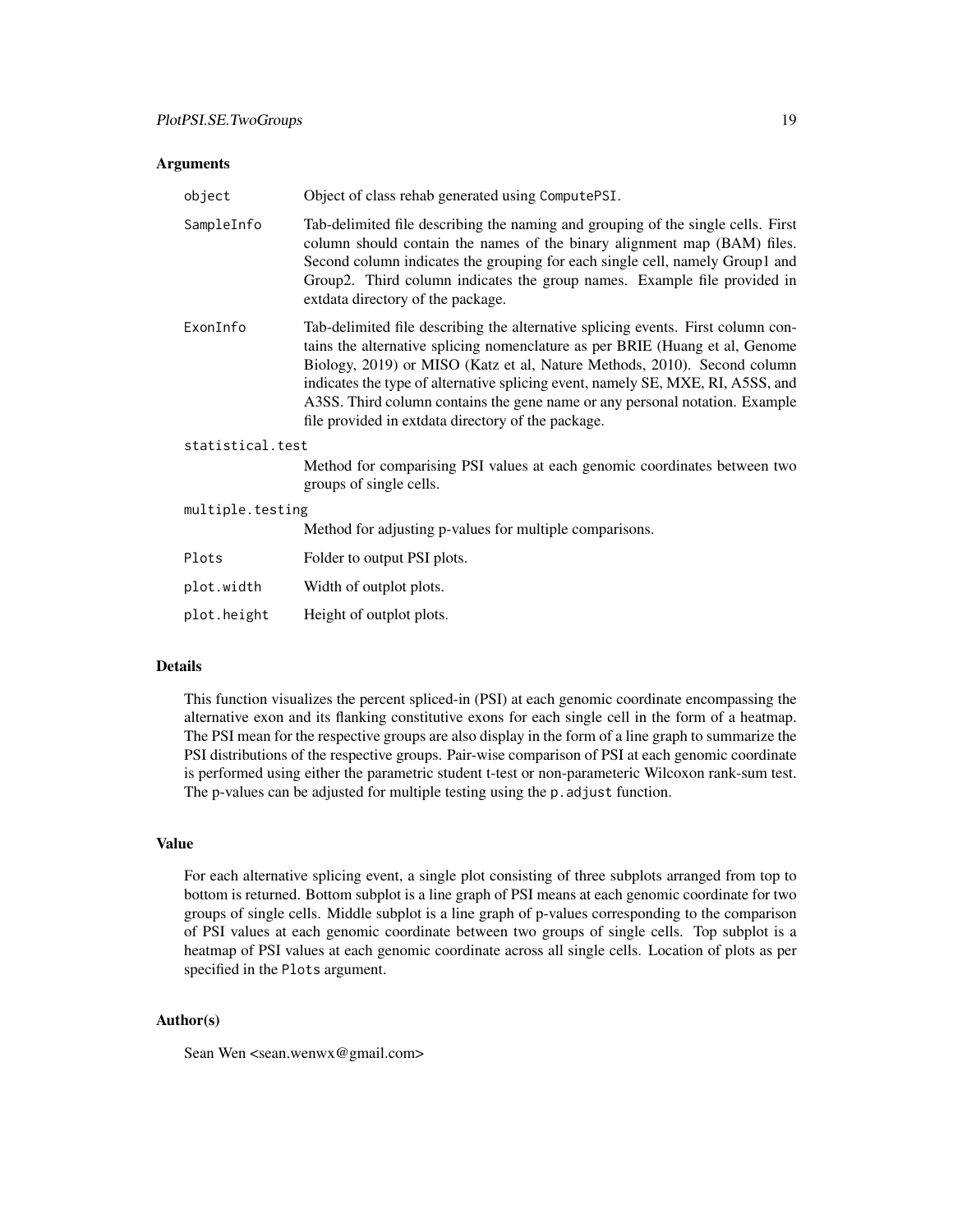PSI <- readRDS(system.file("extdata/PSI", "PSI\_RED\_Two\_Groups\_small.rds", package="VALERIE")) PlotPSI.SE.TwoGroups(PSI, SampleInfo=system.file("extdata/Sample\_Info",

"Sample\_Info\_RED\_Two\_Groups.txt", package="VALERIE"),

ExonInfo=system.file("extdata/Exon\_Info", "Exon\_Info\_RED\_small.txt", package="VALERIE"), statistical.test="wilcox", multiple.testing="fdr",

Plots=tempdir(), plot.width=5, plot.height=8)